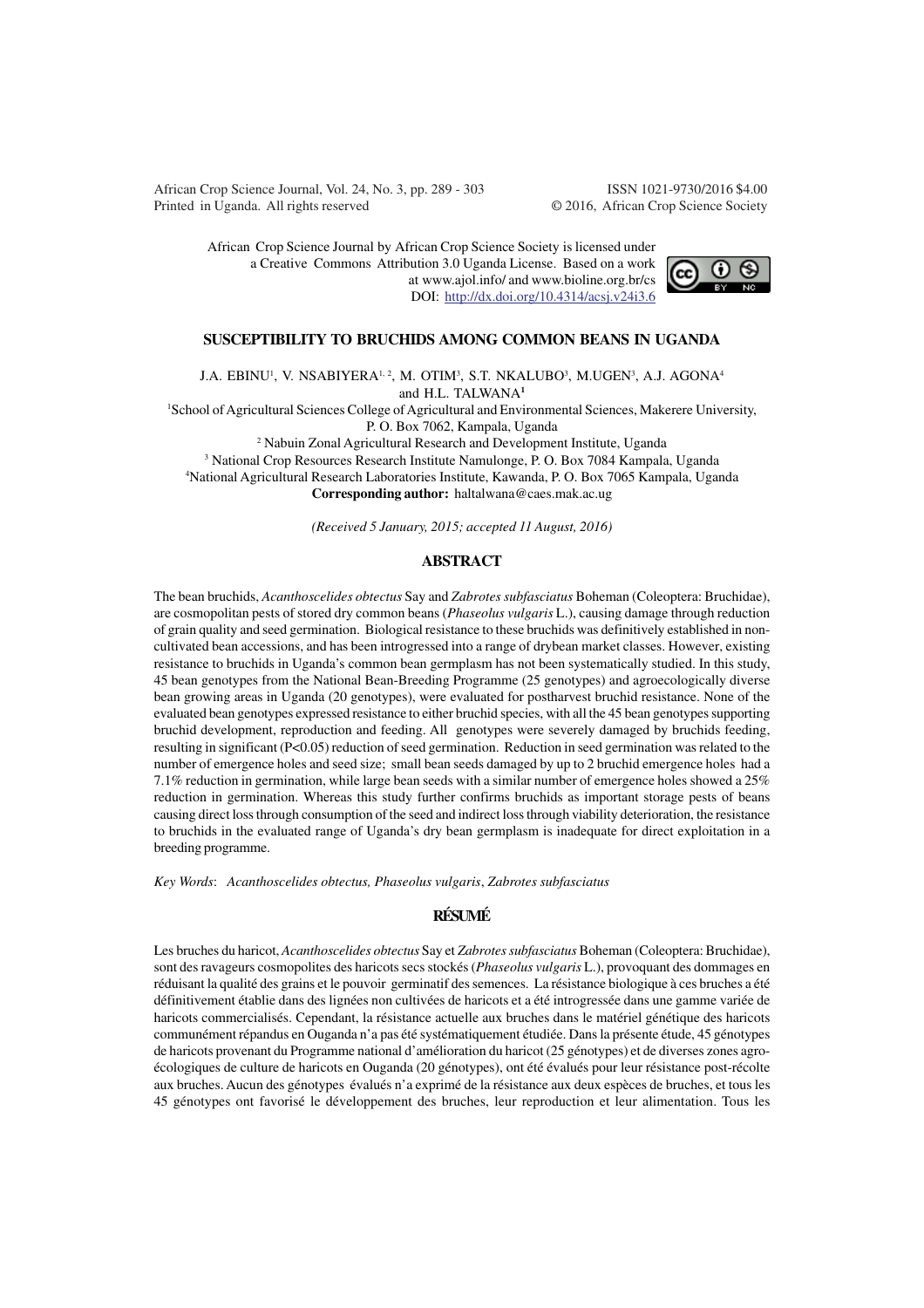## 290 J.A. EBINU *et al.*

génotypes ont été gravement endommagés du fait de l'alimentation des bruches, ce qui a entraîné une réduction significative (P <0,05) de la germination des graines. La réduction du pouvoir germinatif était liée au nombre de trous causés sur les graines et à la taille des graines; les petites graines de haricot endommagées avec jusqu'à 2 trous ont montré une réduction de 7,1% de leur pouvoir germinatif, tandis que les grandes graines de haricots endommagées avec le même nombre de trous ont connu une réduction de 25% de pouvoir germinatif. Bien que cette étude confirme davantage que les bruches sont d'importants ravageurs en phase de stockage des haricots causant des pertes à la fois directe par la consommation de la graine et indirecte par la détérioration de la viabilité des semences, la résistance aux bruches dans la gamme étudiée du matériel génétique de haricots secs de l'Ouganda est insuffisante pour une exploitation directe dans un programme d'amélioration variétale.

*Mots Clés*: *Acanthoscelides obtectus, Phaseolus vulgaris*, *Zabrotes subfasciatus*

## **INTRODUCTION**

The bean bruchids, *Acanthoscelides obtectus* Say and *Zabrotes subfasciatus* Boheman (Coleoptera: Bruchidae), are among the most important and widespread storage pests in all major dry common beans (*Phaseolus vulgaris* L.) growing regions world wide (Msolla and Misangu, 2002; Schmale *et al*., 2002; Nadir *et al*., 2005). These bruchid species have similar biology and coexist; with several adults of both *A. obtectus* and *Z. subfasciatus* infesting the same seed at the same time (Ware, 1988). They cause extensive grain weight and quality losses through their feeding (Giga *et al*., 1990; Nahdy, 1994), and product alterations such as reduction of nutritional and aesthetic value; alteration of cooking characteristics (Mulungu *et al*., 2007); and reduction in viability of bruchid-damaged seeds (Nahdy, 1990).

Losses in dry weight of bean grains due to bruchid damage, have been estimated at about 70%, especially where post-harvest management is poor (Nahdy, 1990; Songa and Rono, 1998; Mulungu *et al*., 2007). Ultimately, bruchid damage results in significant grain price discounts (Mshili *et al*., 2011), and bruchid damage in storage forces farmers to sell beans within 2 - 3 months after harvest, so as not to incur total grain losses (Giga *et al*., 1992).

One possible approach to sustainable bruchid management is the exploitation of host-plant resistance, an effective, economical, and environment friendly method of pest control (Miklas *et al*., 2006). Genetic resistance to bruchids was discovered in wild bean accessions from Mexico (Schoonhoven *et al*., 1983), and introgressed into a range of dry bean market classes (Cardona *et al*., 1990). Potential of resistance as a method of control to reduce losses caused by bruchids in beans has been illustrated in the arcelin containing inbred RAZ bean lines that have consistently shown complete resistance for bruchids (Cardona *et al*., 1992; Misangu *et al*., 2001). However, the success of breeding to transfer this resistance to wider germplasms has been limited and there is considerable variation in susceptibility to bruchid attack among most cultivars grown. For Uganda's common dry bean germplasm, the presence and distribution of bruchid resistance has not been systematically studied. The objective of this study was to evaluate bean genotypes existing among farmers in agroecologically different bean growing areas in Uganda for resistance against post-harvest infestation and damage by bruchids (*A. obtectus* and *Z. subfasciatus*).

### **MATERIALS AND METHODS**

**Culturing of bruchids.** This study was conducted during 2011/2012 at the National Crop Resources Research Institute (NaCRRI) Namulonge and the National Agricultural Research Laboratories Institute (NARLI); Kawanda in Uganda. Bruchids initially collected from farmers' stored beans during the bean genotype collection were mass reared under ambient conditions within a laboratory, on bean varieties K20 and NABE 6 which are highly susceptible to bruchids (Padgham *et al*., 1992).

In 1-litre polystyrene jars, 400 g of dry bean seeds of either variety K20 or NABE-6 were placed and infested with 150 - 200 unsexed *A. obtectus* or *Z. subfasciatus*. The jars were closed with lid tops that were perforated to allow aeration, but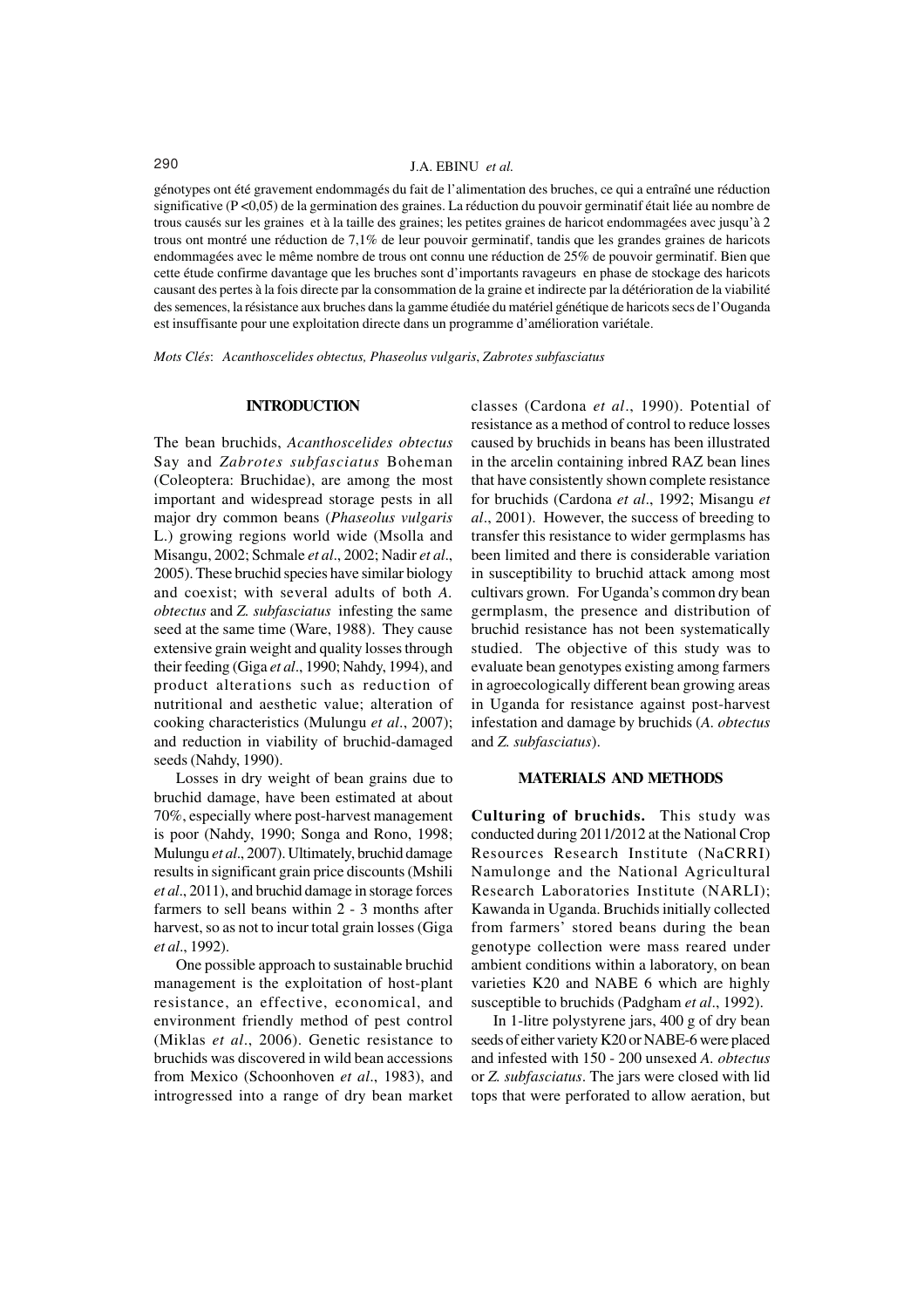prevent bruchid escape. The bruchids were left to oviposit on the seeds for 10 days and, then removed by sieving each culture medium through a 3 mm-mesh sieve.

 The bean seeds were further incubated for 5 - 6 weeks. To ensure age uniformity, the first lot of emerged bruchids was sieved and discarded, and those that emerged 2 -3 days thereafter, were collected for use in the experiment. In order to maintain the source of bruchids, new stock cultures were initiated as soon as each new generation of adults emerged, following the same procedure above.

The infested grain was regularly replaced with fresh ones. Relative humidity and temperature of the room were recorded hourly, daily, using a data logger (Shenzhen Yuwen Sensor System Co., Ltd, China).

**Bruchid progeny development periods, reproduction and bean damage.** Newly-harvested grains of each of the 45 genotypes (Table 1) were sun-dried to a moisture content of less than 14%, and then solarised to kill carry-over bruchid eggs and/or adults, using a technique described by Agona and Nahdy (1998). Fifty seeds of each

genotype were randomly picked, weighed and placed in transparent glass jars. They were then infested with 20 adult bruchids (1 - 3 days old) in a 50:50 female:male ratio. Sexing of *Z. subfasciatus* was based on the size of the insects and the characteristic colour of the elytra. That of *A. obtectus* was based on morphological characteristics of the genitalia or the last abdominal segments (pygidium) (Allen *et al*., 1996).

All the jars were laid out on laboratory shelves at room temperature  $(21.5 - 28$ °C), in a completely randomised design, with four replications. The bruchids were allowed to oviposit for 10 days before being discarded. Adult bruchid emergence was monitored daily and bruchids that emerged were sieved out using a coarse test sieve and counted. This was repeated until no more emergences were observed, indicating the end of the generation. The median bruchid development period (MDP) on each genotype was calculated at mid-period of oviposition (5 days from initial infestation time) to the emergence of 50% of the first generation (Derera *et al.,* 2010). The number of adult bruchids that emerged and median development period were combined to

TABLE 1. Common Uganda dry bean genotypes tested for resistance to *Acanthoscelides obtectus* and *Zabrotes subfasciatus*

| Breeding lines (7)   | Improved commercial varieties (18) | Farmers varieties (20) |  |
|----------------------|------------------------------------|------------------------|--|
| NARBL 40-3 (Black-2) | NABE 1                             | Golden beans round     |  |
| <b>NARBL 50-1</b>    | NABE <sub>2</sub>                  | Small seeded cream     |  |
| <b>NARBL 53-1</b>    | NABE <sub>3</sub>                  | Mary meda              |  |
| <b>NARBL 53-3</b>    | NABE 4                             | Yellow round           |  |
| NARBL-60             | NABE <sub>5</sub>                  | <b>Bam</b>             |  |
| NARBL 244-1(Black-1) | NABE <sub>6</sub>                  | Ocuc                   |  |
| NARBL-220            | NABE 7C                            | Dark greyish spotted   |  |
|                      | NABE 8C                            | Golden beans oval      |  |
|                      | NABE 9C                            | Pinkish stripe oval    |  |
|                      | NABE 10C                           | Purple brown           |  |
|                      | NABE 11                            | Jewe                   |  |
|                      | NABE 12C                           | Cheparron              |  |
|                      | NABE 13                            | Yellow long            |  |
|                      | NABE 14                            | Yellow short           |  |
|                      | NABE 15                            | Kaula                  |  |
|                      | NABE 16                            | Kigome                 |  |
|                      | K <sub>131</sub>                   | Gantagazose            |  |
|                      | K <sub>132</sub>                   | Black big size         |  |
|                      |                                    | Nambale short          |  |
|                      |                                    | Kanyebwa               |  |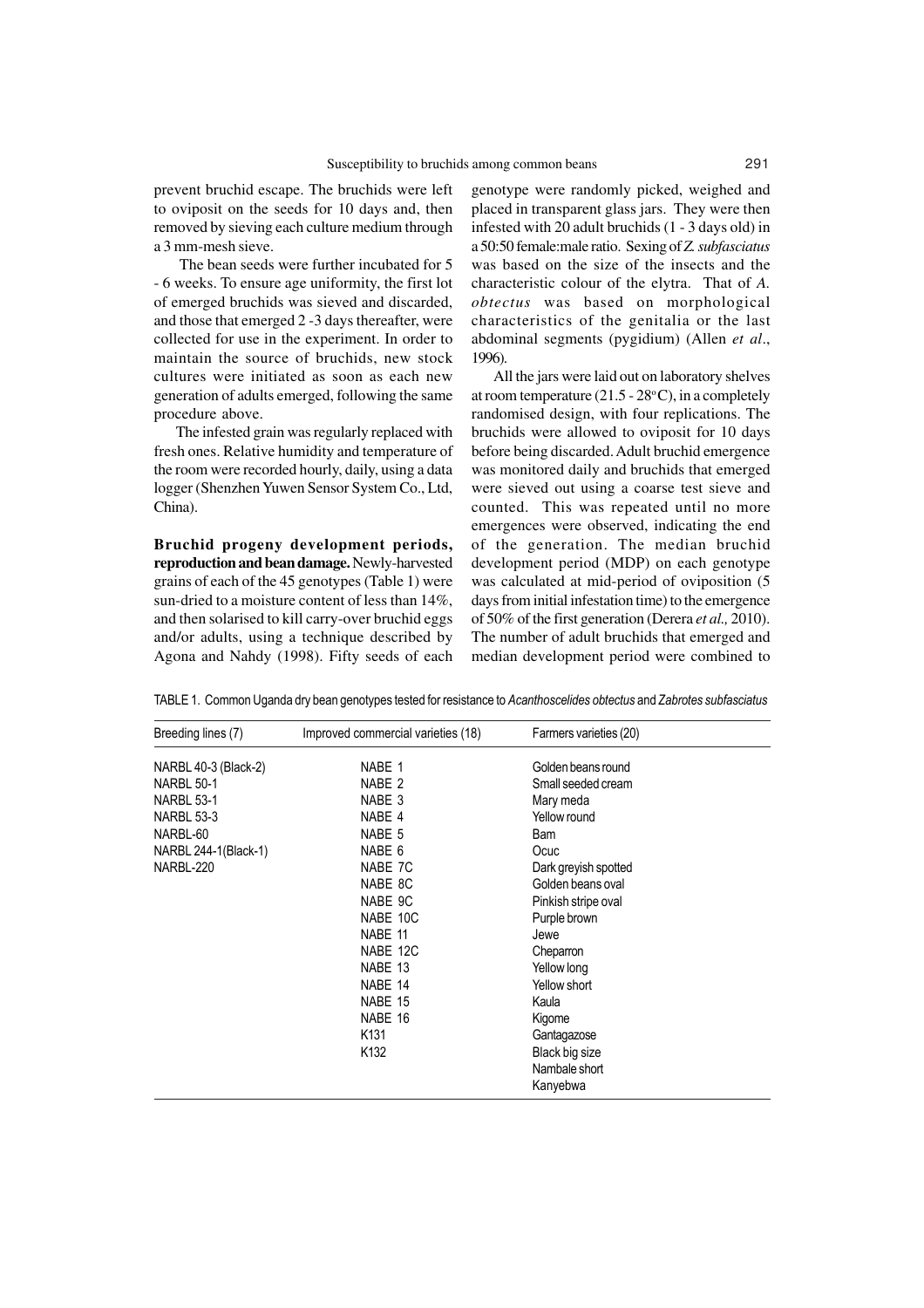calculate the susceptibility index for each genotype, using Dobie's formula (Dobie, 1974):

Dobie's Susceptibility Index (SI)

$$
Log_{e}(No. \text{ Adult emerged})
$$
\n
$$
\frac{Median \text{ Development} \text{Period}(MDP)}{Mean}
$$

Based on the Dobie's susceptibility index, the bean genotypes were grouped into four categories as resistant: SI 0 - 3; moderately resistant: SI 4 - 7; susceptible: SI 8 - 10; highly susceptible:  $SI \ge 11$  (Sulehrie *et al.*, 2003). Additionally, grain weight loss, which is an economic loss indicator of bruchid feeding, was calculated as follows:

Grain weight loss (%) **=**

$$
\left(\begin{array}{ccc}\n\text{Initial} & \text{grain} & \text{weight} - \text{Final} & \text{grain} & \text{weight} \\
\hline\n\text{Initial} & \text{grain} & \text{weight}\n\end{array}\right) \times 100
$$

Seed damage by the bruchids was estimated by counting the number of adult emergence holes per seed and the seeds with  $0 - 1$ ,  $2 - 3$ ,  $4 - 5$  and  $>$ 5 emergent holes were grouped and counted.

**Seed germination.** Seeds of three bean varieties differing in seed size: NABE 5 (small), NABE 6 (medium) and NABE 11 (big), where small  $= 0.5$  -0.9 cm diameter, medium = 1.0 - 1.5 cm diameter, and large  $= 1.6 - 2.0$  cm diameter (IPGRI, 2001), were evaluated for the effect of bruchid damage on bean seed germination. One hundred seeds of each variety was placed in 150 ml polystyrene jars and infested with 60 (30 females and 30 males) 0-3 day-old adult *A. obtectus* that were allowed to mate and oviposit for seven days before being discarded. The jars were placed on laboratory shelves at ambient conditions (temperature = 21.5 -  $28^{\circ}$ C and relative humidity 65 - 70%) in a completely randomised experimental design, with four replications. Adult bruchid emergence was monitored daily and emerged bruchids were removed and discarded. The experiment was discontinued after five days when no more weevils emerged. Un-infested seeds of each variety were also stored for the same period, to act as a control.

At the end of the experiment, the seeds of each variety were combined (a total of 400 seeds from the four replications per variety). Each seed in the combined lot per variety was inspected for bruchid emergence holes and sorted into 11 categories based on the number of bruchid emergence holes on the seed, namely 0, 1, 2, 3, 4, 5, 6, 7, 8, 9 and 10+ emergence holes per seed. Ten seeds from each of the eleven damage categories for each of the three varieties were picked randomly and planted into individual plates filled with sterilised moistened lake sand for 10 days to test their ability to germinate. Seedlings that had well-developed essential structures of the root system, shoot axis, cotyledons and terminal buds were considered "normal germination", and their proportion was recorded per variety

**Data analysis.** The data collected were subjected to analysis of variance, using the Generalised Linear Model (GLM) procedure of GenStat Version 13 statistical software (Lawes Agricultural Trust, 2010). Simple (Pearson) correlations between different parameters were explored. Further, Principal Component analysis was performed to estimate the important variable measured that had the greatest contribution to the variance observed in the data. The identified variable were then used to run regression analysis to estimate the relative performance of the different genotypes with respect to the two bruchid species, *A. obtectus* and Z. *subfasciatus*.

## **RESULTS**

There were significant  $(P < 0.05)$  differences in total number of  $F_1$  progeny that emerged, number of days to the first adult bruchid to emerge, number of days for 50% of adult bruchids to emerge, number of days for the last adult bruchid to emerge, median development period and susceptibility index between bruchid species on a specific bean genotype (Table 2). The bean gentoypes supported higher reproduction of *Z. subfasciatus* than *A. obtectus,* based on absolute values of fecundity of both bruchid species on the different genotypes (Tables 3 and 4, Fig. 1). Landrace "Kanyebwa" and elite genotype "NABE 15" recorded the highest adult *A. obtectus*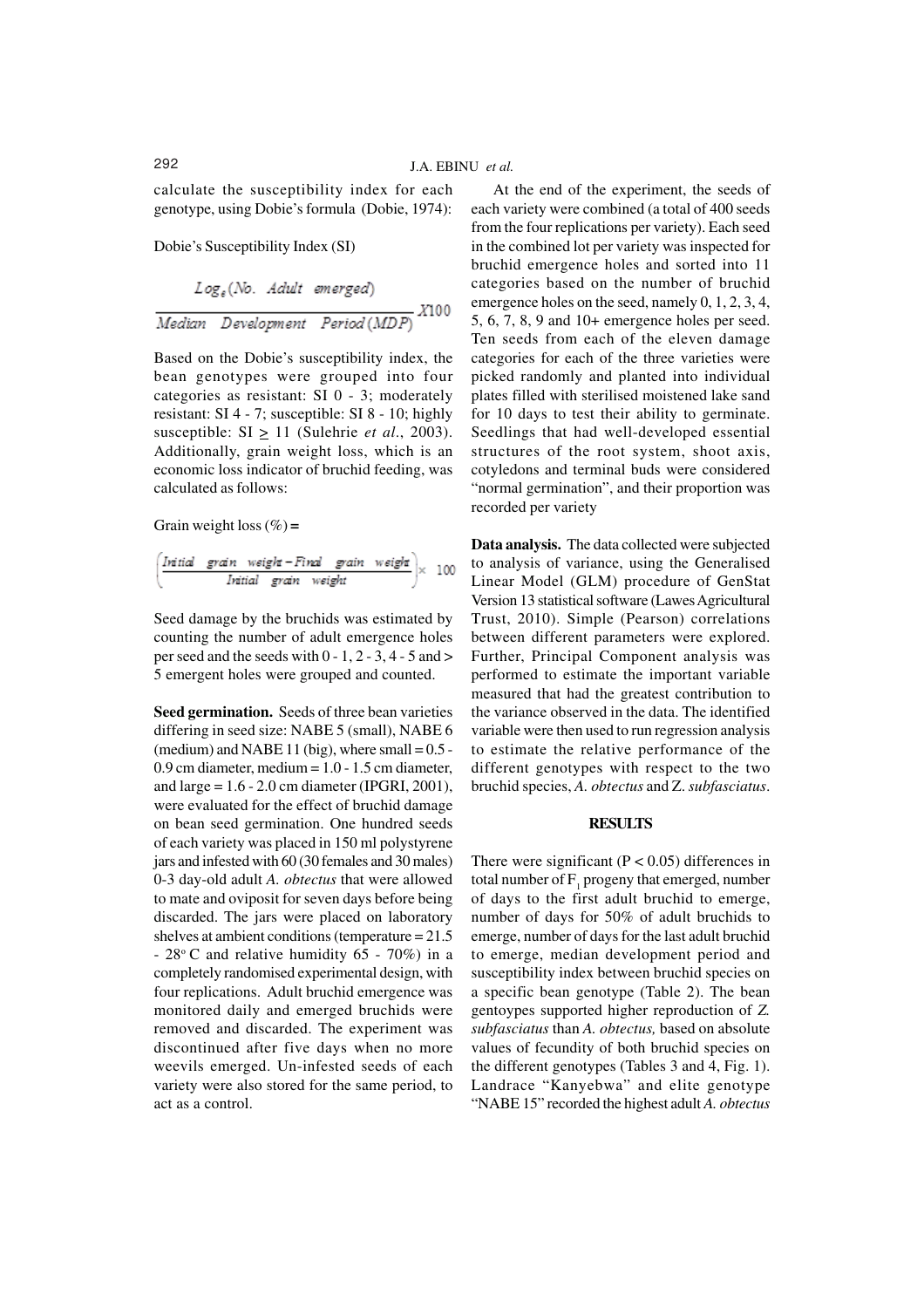| Source                                    | df      | Total F.<br>Progeny<br>emerged | Median<br>Development<br>period | Seed<br>damage (%) | Grain<br>weight<br>loss (%) | Susceptibility<br>index |
|-------------------------------------------|---------|--------------------------------|---------------------------------|--------------------|-----------------------------|-------------------------|
| Total                                     | 89<br>4 | 7010.02                        | 22.73                           | 37.52              | 74.79                       | 1.88                    |
| <b>Bruchid species</b>                    |         | 334567***                      | 876***                          | 1462.09***         | 1254.34***                  | 17.56**                 |
| Bean genotype                             | 44      | 3759 <sub>ns</sub>             | 13.03ns                         | 21.72ns            | 75.63ns                     | 1.79 <sub>ns</sub>      |
| Genotype x species                        | 44      | 2817***                        | 13.05***                        | 20.95ns            | 47.13ns                     | $1.61***$               |
| Error                                     |         | 1225.37                        | 4.40                            | 15.31              | 48.00                       | 0.62                    |
| C.V (%)                                   |         | 21                             | 4                               | 9                  | 45                          | 7                       |
| Zabrotes subfasciatus<br>Bean genotype    | 44      | 11953ns                        | 69.23*                          | $30.59*$           | $374**$                     | 4.732ns                 |
| Acanthoscelides obtectus<br>Bean genotype | 44      | 10024**                        | 29.84**                         | 129.67*            | 154.07**                    | $8.01*$                 |

TABLE 2. Analysis of Variance of estimated emerged progeny, progeny development periods, F<sub>1</sub> emerged adult *Acanthoscelides obtectus* and *Zabrotes subfasciatus* populations, Susceptibility index, rain weight loss, and damage caused after incubation on 45 different common Ugandan bean genotypes for d" 100 days

Values are mean squares; \*, \*\*, \*\*\* = F value significant at  $P < 0.05$ , 0.01 and 0.001, respectively; ns = F value not significant at  $P = 0.05$ 

emergence; while landrace "Golden bean round" and breeding line NARBL 40-3 (Black-2) recorded the lowest adult *A. obtectus* emergence. On the other hand, landraces "Purple brown", "Yellow round", "Kigome", "Kaula", and "Gantagazose" recorded the highest adult *Z. subfasciatus* emergence; while landraces "Golden beans oval", "Bam" and "Mary Meda" recorded the lowest adult *Z. subfasciatus* emergence.

Mean development period for *A. obtectus* of was significantly (P <0.01) shorter than for *Z. subfasciatus*. However, the days to first emergence of adult bruchids were significantly (P < 0.01) shorter for Z. *subfasciatus* than *A. obtectus*. In contrast, the number of days to the last emergence of adult bruchids was significantly (P < 0.01) longer for Z. *subfasciatus* than *A. obtectus* (Tables 3 and 4). Based on the Dobie's Susceptibility Index all the bean genotypes evaluated were susceptible or highly susceptible to *A. obtectus* and *Z. subfasciatus* (Table 5).

All the evaluated genotypes were severely damaged by the bruchids (Tables 6 and 7). Seed damage was significantly (P < 0.01) higher in *Z*. *subfasciatus* than *A. obtectus* infested seeds. *Acanthoscelides obtectus* damaged seeds were 77%, of which seeds having 1 - 3 holes constituted

55% of the damage, while, *Z*. *subfasciatus* damaged seeds were 93%, of which seeds having more than 4 holes contributed 58% of the damage. Bruchid damage resulted in varying degree of grain weight loss, being significantly  $(P \le 0.05)$ higher in *Z. subfasciatus* than in *A. obtectus* infested seeds.

Within each bruchid species, there were significant  $(P < 0.01)$  differences in grain weight loss among the genotypes. In *A. obtectus* infested beans, grain weight loss was highest in Kayebwa and Nabe 15 (27%) and least in NABE 4 (3.7%), Golden brown - rounded (3.3%), Dark grayish spotted  $(2.4\%)$  and NARBL  $40-3$  (Black 2)  $(2.3\%)$ (Table 6). In *Z*. *subfasciatus* infested seed, grain weight loss was highest in K131 and Yellow round (37%) and the least in NABE 11 (4.4%) (Table 7). Additionally, bruchid damage significantly (P<0.05) reduced germination in relation to number of emergence holes and seed size. Small bean seeds damaged by up to 2 bruchid emergence holes had small reduction in emergence and seedling vigour; while large bean seeds with similar number of emergence holes showed a significant reduction in germination (Fig. 2).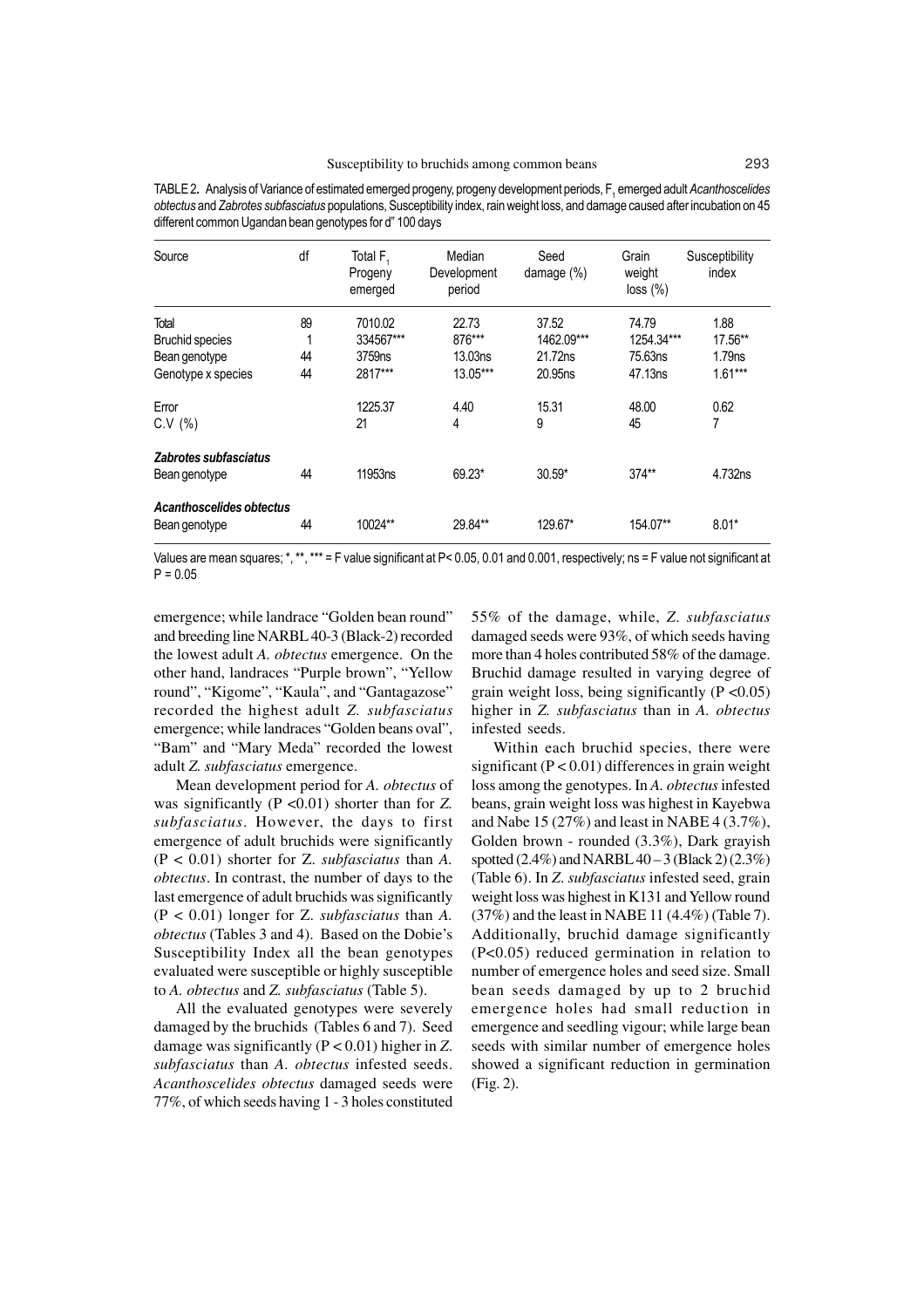# 294 J.A. EBINU *et al.*

TABLE 3. Estimated progeny development periods and F<sub>1</sub> emerged adult populations of *Acanthoscelides obtectus* after incubation on 45 different common Ugandan bean genotypes for < 100 days (Mean ± SEM)\*

| Bean genotype          | Total adult<br>weevils<br>emerged | Days for first<br>adult weevil<br>to emerge | Days for 50%<br>adult weevils<br>to emerge | Days for last<br>adult weevil<br>to emerge | Median<br>Development<br>period |
|------------------------|-----------------------------------|---------------------------------------------|--------------------------------------------|--------------------------------------------|---------------------------------|
| Kanyewa                | $295.7 \pm 82.1$                  | $34.0 \pm 0.0$                              | $40.0 \pm 1.7$                             | $57.0 \pm 3.1$                             | $40.0 \pm 0.9$                  |
| NABE 15                | $243.7 \pm 65.5$                  | $34.0 \pm 0.0$                              | $41.3 \pm 0.3$                             | $61.3 \pm 4.9$                             | $41.9 \pm 0.7$                  |
| Gantagazose            | $231.0 \pm 110.1$                 | $34.0 \pm 0.0$                              | $39.7 \pm 2.9$                             | $53.0 \pm 3.5$                             | $42.3 \pm 0.3$                  |
| NARBL 244 (Black 1)    | $212.3 \pm 76.1$                  | $34.0 \pm 0.0$                              | $42.0 \pm 0.6$                             | $57.0 \pm 3.2$                             | $43.0 \pm 0.7$                  |
| Kigome                 | $164.0 \pm 43.9$                  | $34.3 \pm 0.3$                              | $39.3 \pm 1.8$                             | $57.0 \pm 6.5$                             | $42.7 \pm 0.5$                  |
| Golden Beans Oval      | $160.7 \pm 76.4$                  | $36.0 \pm 2.0$                              | $42.3 \pm 0.3$                             | $57.0 \pm 7.6$                             | $44.1 \pm 2.0$                  |
| NABE 11                | $146.3 \pm 42.5$                  | $35.4 \pm 0.5$                              | $41.0 \pm 0.4$                             | $54.0 \pm 2.2$                             | $40.9 \pm 0.4$                  |
| Kaula                  | $146.0 \pm 40.7$                  | $34.3 \pm 0.3$                              | $40.7 \pm 0.7$                             | $62.0 \pm 5.2$                             | $42.6 \pm 0.4$                  |
| NABE 16                | $142.7 \pm 14.2$                  | $34.0 \pm 0.0$                              | $41.3 \pm 0.3$                             | $61.3 \pm 6.9$                             | $41.3 \pm 0.7$                  |
| K132                   | $139.9 \pm 17.9$                  | $37.0 \pm 1.1$                              | $43.7 \pm 0.9$                             | $57.3 \pm 2.0$                             | $44.1 \pm 0.8$                  |
| <b>Black Big Size</b>  | $132.7 \pm 32.2$                  | $34.0 \pm 0.0$                              | $37.7 \pm 2.7$                             | $51.0 \pm 0.0$                             | $41.0 \pm 0.8$                  |
| NARBL 220              | $132.3 \pm 87.1$                  | $36.0 \pm 1.5$                              | $42.0 \pm 1.2$                             | $64.7 \pm 4.2$                             | $45.2 \pm 2.7$                  |
| Nambale short          | $130.3 \pm 23.4$                  | $34.0 \pm 0.0$                              | $38.7 \pm 1.5$                             | $62.0 \pm 3.5$                             | $38.9 \pm 0.7$                  |
| NABE 13                | $126.4 \pm 18.5$                  | $38.0 \pm 1.4$                              | $44.0 \pm 1.0$                             | $55.4 \pm 1.1$                             | $45.3 \pm 0.6$                  |
| NABE 14                | $126.4 \pm 33.9$                  | $38.0 \pm 1.4$                              | $43.6 \pm 1.6$                             | $56.0 \pm 1.7$                             | $45.0 \pm 0.9$                  |
| NARBL 60               | $113.3 \pm 59.7$                  | $34.0 \pm 0.0$                              | $42.0 \pm 0.0$                             | $57.7 \pm 6.6$                             | $40.5 \pm 2.2$                  |
| Yellow Long            | $109.3 \pm 37.9$                  | $34.0 \pm 0.0$                              | $42.0 \pm 0.6$                             | $54.3 \pm 3.3$                             | $41.8 \pm 0.1$                  |
| NABE 1                 | $107.1 \pm 24.5$                  | $38.6 \pm 1.6$                              | $44.7 \pm 0.8$                             | $55.1 \pm 1.4$                             | $45.5 \pm 0.8$                  |
| NABE 9C                | $106.7 \pm 22.1$                  | $36.9 \pm 1.1$                              | $42.7 \pm 0.5$                             | $57.0 \pm 1.4$                             | $42.4 \pm 0.8$                  |
| Pinkish Stripe Oval    | $106.7 \pm 56.8$                  | $43.3 \pm 9.3$                              | $47.0 \pm 7.6$                             | $59.7 \pm 4.3$                             | $58.1 \pm 16.9$                 |
| Purple Brown           | $105.0 \pm 54.6$                  | $34.7 \pm 0.3$                              | $39.7 \pm 0.9$                             | $61.3 \pm 5.8$                             | $42.9 \pm 0.4$                  |
| Cheparron              | $100.7 \pm 26.7$                  | $34.7 \pm 0.3$                              | $42.3 \pm 1.3$                             | $53.3 \pm 3.0$                             | $43.8 \pm 0.5$                  |
| Jewe                   | $99.7 \pm 44.1$                   | $34.0 \pm 0.0$                              | $39.7 \pm 2.4$                             | $59.3 \pm 5.2$                             | $42.8 \pm 1.3$                  |
| <b>NARBL 53 - 3</b>    | $99.0 \pm 38.6$                   | $35.3 \pm 1.3$                              | $41.3 \pm 0.7$                             | $50.3 \pm 5.5$                             | $43.6 \pm 1.3$                  |
| NABE 5                 | $97.9 \pm 12.5$                   | $35.4 \pm 0.8$                              | $41.9 \pm 0.3$                             | $53.0 \pm 1.7$                             | $42.7 \pm 0.3$                  |
| NABE 8C                | $93.6 \pm 23.8$                   | $37.1 \pm 1.1$                              | $42.6 \pm 1.2$                             | $56.3 \pm 2.3$                             | $44.0 \pm 0.6$                  |
| <b>NARBL 53 - 1</b>    | $89.7 \pm 36.2$                   | $34.0 \pm 0.0$                              | $40.0 \pm 0.6$                             | $53.7 \pm 4.9$                             | $41.6 \pm 1.0$                  |
| NABE 4                 | $85.9 \pm 8.5$                    | $38.4 \pm 1.4$                              | $43.9 \pm 1.1$                             | $59.1 \pm 2.4$                             | $45.6 \pm 0.5$                  |
| <b>Yellow Short</b>    | $85.0 \pm 33.1$                   | $34.7 \pm 0.7$                              | $41.3 \pm 2.0$                             | $49.7 \pm 2.0$                             | $43.5 \pm 1.7$                  |
| NABE 2                 | $80.3 \pm 12.7$                   | $37.9 \pm 1.3$                              | $43.7 \pm 1.1$                             | $55.9 \pm 2.5$                             | $44.0 \pm 1.1$                  |
| NABE <sub>3</sub>      | $79.6 \pm 21.6$                   | $37.6 \pm 1.2$                              | $43.9 \pm 0.6$                             | $50.6 \pm 1.1$                             | $43.9 \pm 0.6$                  |
| NABE 12C               | $76.9 \pm 43.7$                   | $39.3 \pm 1.9$                              | $44.3 \pm 1.1$                             | $52.7 \pm 2.0$                             | $44.4 \pm 1.1$                  |
| NABE 6                 | $75.0 \pm 18.6$                   | $38.0 \pm 1.4$                              | $43.6 \pm 1.2$                             | $52.4 \pm 1.4$                             | $44.4 \pm 0.8$                  |
| NABE 10C               | $72.3 \pm 12.0$                   | $38.6 \pm 1.6$                              | $45.3 \pm 1.2$                             | $57.1 \pm 3.1$                             | $46.0 \pm 0.8$                  |
| NABE 7C                | $68.7 \pm 18.5$                   | $37.9 \pm 1.3$                              | $43.3 \pm 1.4$                             | $55.9 \pm 2.7$                             | $45.3 \pm 0.8$                  |
| Ocuc                   | $65.3 \pm 14.3$                   | $35.0 \pm 1.0$                              | $40.3 \pm 0.7$                             | $48.0 \pm 2.0$                             | $41.9 \pm 1.8$                  |
| Dark Greyish Spotted   | $64.7 \pm 17.7$                   | $34.0 \pm 0.0$                              | $39.3 \pm 2.2$                             | $51.7 \pm 3.2$                             | $40.0 \pm 1.2$                  |
| Bam                    | $60.7 \pm 25.3$                   | $37.7 \pm 2.0$                              | $49.0 \pm 6.6$                             | $60.7 \pm 4.5$                             | $47.4 \pm 3.9$                  |
| Yellow Round           | $58.3 \pm 14.0$                   | $34.7 \pm 0.3$                              | $40.7 \pm 0.9$                             | $53.3 \pm 5.9$                             | $43.3 \pm 0.2$                  |
| K131                   | $57.7 \pm 14.4$                   | $37.9 \pm 1.4$                              | $43.4\pm0.9$                               | $57.6 \pm 2.5$                             | $44.4 \pm 0.6$                  |
| NARBL 50 - 1           | $57.3 \pm 32.3$                   | $34.0 \pm 0.0$                              | $40.3 \pm 1.2$                             | $46.7 \pm 3.3$                             | $39.8 \pm 1.6$                  |
| Mary Meda              | $57.0 \pm 19.5$                   | $34.0 \pm 0.0$                              | $40.3 \pm 1.9$                             | $58.3 \pm 3.8$                             | $43.0 \pm 0.8$                  |
| Small Seeded Cream     | $56.0 \pm 24.1$                   | $36.7 \pm 2.2$                              | $41.0 \pm 0.0$                             | $53.0 \pm 3.6$                             | $46.8 \pm 4.0$                  |
| Golden Beans Round     | $37.3 \pm 12.4$                   | $34.3 \pm 0.3$                              | $39.7 \pm 1.9$                             | $59.0 \pm 4.6$                             | $40.1 \pm 1.9$                  |
| NARBL 40 - 3 (Black 2) | $37.3 \pm 16.7$                   | $36.7 \pm 0.9$                              | $40.7 \pm 1.2$                             | $53.7 \pm 4.3$                             | $47.0 \pm 0.8$                  |
| LSD (0.05)             | 78.0                              | 3.6                                         | 3.2                                        | 6.9                                        | 2.2                             |
| F probability          | 0.002                             | 0.044                                       | 0.007                                      | 0.128                                      | 0.004                           |

\*sorted in descending order by total adult weevils emerged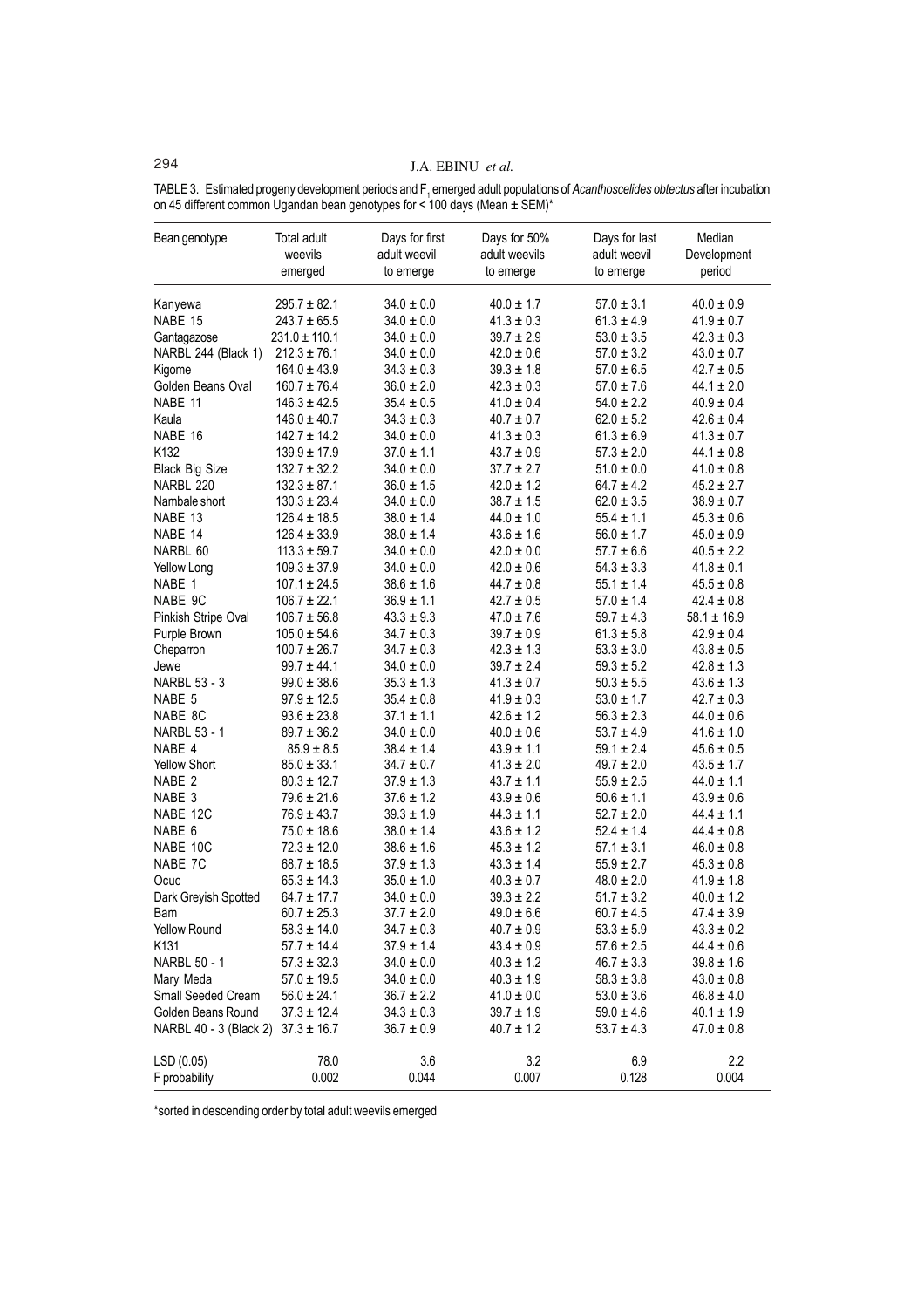| Bean genotype         | Total adult<br>weevils<br>emerged | Days for first<br>adult weevil<br>to emerge | Days for 50%<br>adult weevils<br>to emerge | Days for last<br>adult weevil<br>to emerge | Median<br>Development<br>period |
|-----------------------|-----------------------------------|---------------------------------------------|--------------------------------------------|--------------------------------------------|---------------------------------|
| Purple Brown          | $388.3 \pm 114.2$                 | $28.3\pm0.9$                                | $49.7 \pm 2.9$                             | $65.7 \pm 1.5$                             | $51.4 \pm 2.0$                  |
| <b>Yellow Round</b>   | $348.7 \pm 20.7$                  | $28.3 \pm 1.3$                              | $46.0 \pm 1.2$                             | $64.7 \pm 1.7$                             | $49.7 \pm 1.0$                  |
| Kigome                | $342.3 \pm 53.2$                  | $28.3 \pm 1.3$                              | $44.7 \pm 0.9$                             | $61.7 \pm 3.4$                             | $47.4 \pm 0.4$                  |
| Kaula                 | $323.0 \pm 92.4$                  | $30.0 \pm 3.0$                              | $47.3 \pm 3.3$                             | $65.3 \pm 1.8$                             | $51.8 \pm 5.9$                  |
| Gantagazose           | $319.7 \pm 65.1$                  | $29.3 \pm 1.9$                              | $48.7 \pm 3.2$                             | $63.3 \pm 1.8$                             | $51.5 \pm 4.1$                  |
| <b>NARBL 53 - 1</b>   | $312.7 \pm 140.3$                 | $27.0 \pm 0.0$                              | $47.0 \pm 3.5$                             | $61.3 \pm 2.9$                             | $46.4 \pm 2.4$                  |
| Nambale short         | $299.7 \pm 72.8$                  | $28.3 \pm 0.9$                              | $49.7 \pm 2.8$                             | $63.7 \pm 1.2$                             | $51.4 \pm 3.1$                  |
| Cheparron             | $282.0 \pm 62.1$                  | $27.0\pm0.0$                                | $46.7 \pm 2.7$                             | $62.7 \pm 0.3$                             | $46.7 \pm 1.0$                  |
| Dark Greyish Spotted  | $280.0 \pm 146.3$                 | $27.0 \pm 0.0$                              | $49.7 \pm 3.2$                             | $63.0 \pm 0.6$                             | $49.5 \pm 2.0$                  |
| Kanyewa               | $273.3 \pm 76.5$                  | $30.3 \pm 1.8$                              | $46.7 \pm 3.7$                             | $61.0 \pm 3.2$                             | $51.4 \pm 3.5$                  |
| K131                  | $271.0 \pm 42.3$                  | $33.9 \pm 1.9$                              | $43.1 \pm 1.6$                             | $56.7 \pm 2.4$                             | $46.0 \pm 3.5$                  |
| Jewe                  | $264.7 \pm 80.7$                  | $35.7 \pm 6.3$                              | $49.0 \pm 3.0$                             | $61.7 \pm 3.9$                             | $58.1 \pm 8.1$                  |
| NABE 16               | $254.7 \pm 110.5$                 | $27.0 \pm 0.0$                              | $46.7 \pm 1.8$                             | $61.0 \pm 2.6$                             | $47.7 \pm 1.2$                  |
| NARBL 50 - 1          | $246.3 \pm 42.9$                  | $27.0 \pm 0.0$                              | $50.0 \pm 3.0$                             | $63.3 \pm 0.7$                             | $50.3 \pm 1.7$                  |
| NABE 8C               | $246.0 \pm 30.2$                  | $35.0 \pm 1.0$                              | $43.4 \pm 1.9$                             | $57.6 \pm 2.4$                             | $47.2 \pm 3.6$                  |
| NABE 1                | $244.6 \pm 19.0$                  | $33.0 \pm 1.3$                              | $43.9 \pm 2.3$                             | $59.7 \pm 2.3$                             | $45.6 \pm 2.8$                  |
| NABE 5                | $242.1 \pm 46.9$                  | $32.4 \pm 2.0$                              | $43.4 \pm 1.4$                             | $55.9 \pm 2.0$                             | $43.9 \pm 1.4$                  |
| NARBL 53 - 3          | $238.3 \pm 90.7$                  | $27.0 \pm 0.0$                              | $46.7 \pm 3.7$                             | $61.7 \pm 2.0$                             | $45.9 \pm 1.8$                  |
| NABE 9C               | $236.0 \pm 32.1$                  | $32.0 \pm 1.7$                              | $43.3 \pm 1.9$                             | $55.3 \pm 3.3$                             | $44.2 \pm 1.9$                  |
| Pinkish Stripe Oval   | $236.0 \pm 126.0$                 | $31.7 \pm 3.7$                              | $48.7 \pm 2.0$                             | $64.3 \pm 0.9$                             | $54.5 \pm 4.5$                  |
| NABE <sub>2</sub>     | $229.9 \pm 33.9$                  | $33.0 \pm 1.7$                              | $43.6 \pm 2.0$                             | $56.7 \pm 2.3$                             | $44.6 \pm 1.7$                  |
| NABE 4                | $227.9 \pm 33.8$                  | $32.7 \pm 1.6$                              | $44.0 \pm 2.3$                             | $56.4 \pm 3.3$                             | $45.4 \pm 2.6$                  |
| NABE 10C              | $227.0 \pm 27.0$                  | $32.9 \pm 1.8$                              | $45.0 \pm 2.3$                             | $56.9 \pm 2.6$                             | $45.8 \pm 2.2$                  |
| NABE 3                | $225.0 \pm 41.2$                  | $32.1 \pm 1.8$                              | $43.1 \pm 1.8$                             | $54.0 \pm 3.0$                             | $43.7 \pm 1.9$                  |
| NARBL 40-3 (Black 2)  | $221.7 \pm 19.3$                  | $32.7 \pm 3.0$                              | $46.0 \pm 3.1$                             | $63.3 \pm 1.2$                             | $53.1 \pm 4.9$                  |
| NABE 6                | $216.3 \pm 40.9$                  | $35.0 \pm 1.0$                              | $43.9 \pm 2.1$                             | $56.0 \pm 2.4$                             | $47.8 \pm 4.0$                  |
| <b>Yellow Short</b>   | $216.0 \pm 32.2$                  | $29.0 \pm 2.0$                              | $50.3 \pm 2.7$                             | $64.0 \pm 0.6$                             | $52.4 \pm 0.7$                  |
| NABE 13               | $211.7 \pm 40.4$                  | $32.4 \pm 1.6$                              | $44.3 \pm 2.3$                             | $56.7 \pm 2.4$                             | $45.3 \pm 2.4$                  |
| NABE 14               | $211.1 \pm 26.0$                  | $32.0 \pm 1.8$                              | $45.9 \pm 2.9$                             | $56.9 \pm 3.0$                             | $45.2 \pm 2.4$                  |
| NABE 12C              | $204.9 \pm 28.2$                  | $34.6 \pm 1.0$                              | $45.1 \pm 2.3$                             | $57.7 \pm 2.3$                             | $47.8 \pm 3.2$                  |
| K132                  | $204.1 \pm 26.2$                  | $31.9 \pm 1.7$                              | $45.7 \pm 2.5$                             | $56.3 \pm 3.1$                             | $44.7 \pm 2.1$                  |
| Yellow Long           | $204.0 \pm 50.8$                  | $29.0 \pm 1.0$                              | $50.7 \pm 3.3$                             | $63.7 \pm 1.2$                             | $53.0 \pm 3.7$                  |
| NARBL 244 (Black 1)   | $203.3 \pm 128.1$                 | $37.0 \pm 1.0$                              | $46.7 \pm 2.7$                             | $61.7 \pm 1.5$                             | $58.5 \pm 2.4$                  |
| NABE 15               | $202.7 \pm 62.5$                  | $30.0 \pm 1.7$                              | $50.0 \pm 2.1$                             | $64.3 \pm 0.7$                             | $52.9 \pm 1.7$                  |
| NABE 7C               | $196.1 \pm 19.7$                  | $33.3 \pm 1.7$                              | $45.0 \pm 2.1$                             | $56.1 \pm 2.1$                             | $45.8 \pm 1.9$                  |
| NARBL 60              | $181.0 \pm 27.7$                  | $27.7 \pm 0.7$                              | $52.0 \pm 0.0$                             | $64.0 \pm 1.2$                             | $51.2 \pm 0.6$                  |
| Golden Beans Round    | $180.0 \pm 32.9$                  | $27.7 \pm 0.7$                              | $53.0 \pm 0.6$                             | $63.0 \pm 2.5$                             | $53.1 \pm 1.5$                  |
| NABE 11               | $173.9 \pm 30.2$                  | $34.4 \pm 0.8$                              | $46.1 \pm 2.7$                             | $57.6 \pm 2.8$                             | $48.0 \pm 3.5$                  |
| Ocuc                  | $167.3 \pm 69.7$                  | $29.7 \pm 2.7$                              | $48.7 \pm 2.7$                             | $64.0 \pm 2.1$                             | $53.0 \pm 4.9$                  |
| Small Seeded Cream    | $158.3 \pm 66.1$                  | $30.7 \pm 3.7$                              | $50.7 \pm 3.4$                             | $61.3 \pm 2.3$                             | $53.7 \pm 5.2$                  |
| <b>Black Big Size</b> | $155.7 \pm 71.1$                  | $30.0 \pm 2.1$                              | $52.3 \pm 0.3$                             | $65.7 \pm 1.8$                             | $54.2 \pm 3.0$                  |
| NARBL 220             | $154.3 \pm 56.5$                  | $34.7 \pm 2.7$                              | $52.7 \pm 1.3$                             | $65.3 \pm 0.3$                             | $59.4 \pm 4.5$                  |
| Golden Beans Oval     | $150.3 \pm 84.3$                  | $31.7 \pm 0.9$                              | $48.7 \pm 2.9$                             | $59.7 \pm 4.3$                             | $54.2 \pm 2.3$                  |
| Bam                   | $127.7 \pm 53.7$                  | $27.3 \pm 0.3$                              | $49.3 \pm 3.3$                             | $59.3 \pm 4.3$                             | $49.1 \pm 2.8$                  |
| Mary Meda             | $122.3 \pm 43.9$                  | $31.7 \pm 4.7$                              | $50.3 \pm 3.2$                             | $61.7 \pm 3.5$                             | $55.4 \pm 5.7$                  |
| LSD(0.05)             | 115.8                             | 4.3                                         | 5.7                                        | 6.3                                        | 7.1                             |
| F probability         | 0.586                             | 0.004                                       | 0.194                                      | 0.044                                      | 0.024                           |

TABLE 4. Estimated progeny development periods and F<sub>1</sub> emerged adult populations of *Zabrotes subfasciatus* after incubation on 45 different common Ugandan bean genotypes for < 100 days (Mean ± SEM)\*

\*sorted in descending order by total adult weevils emerged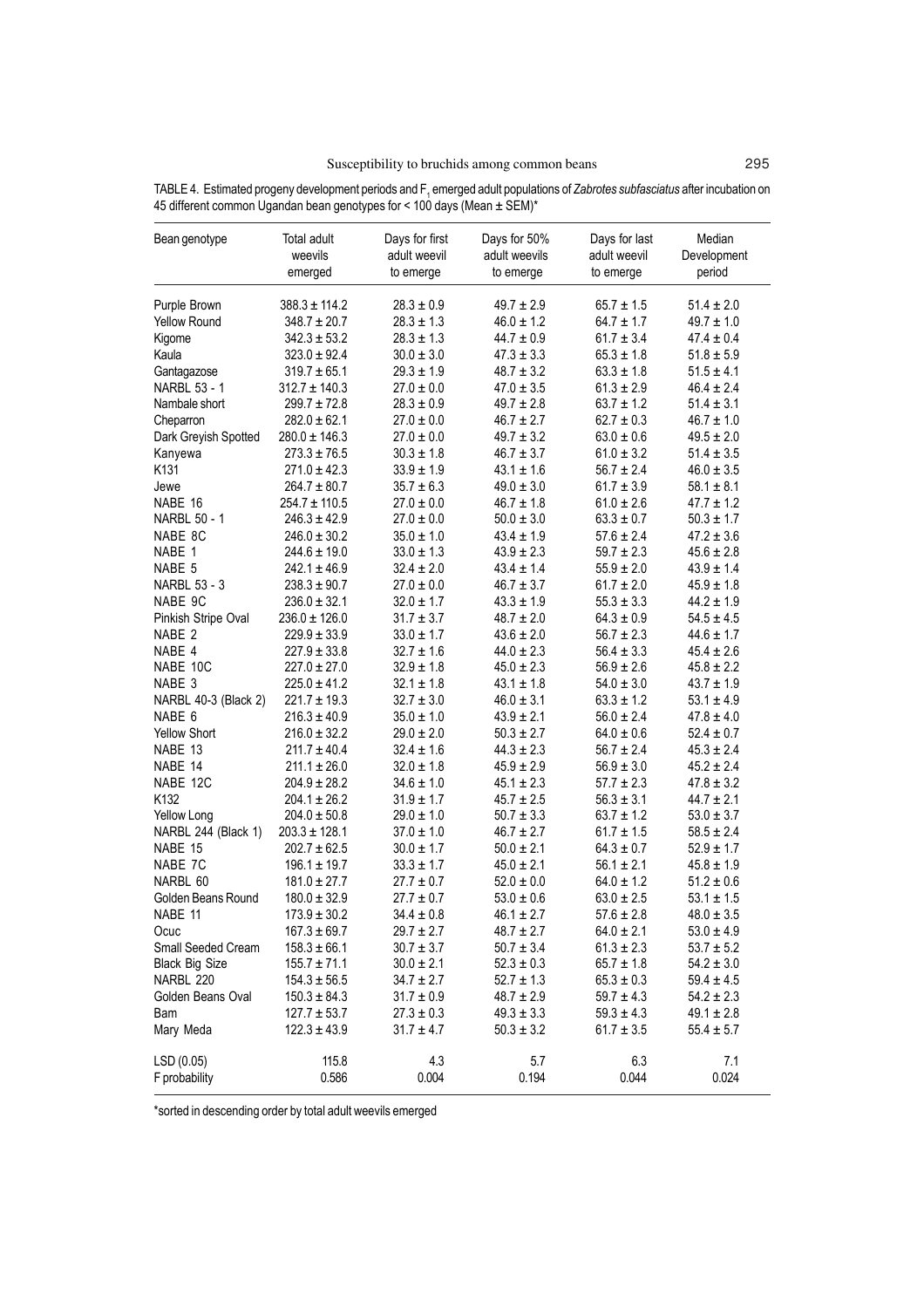

Figure 1. Scatter plot of total emerging F, progeny of Acanthoscelides obtectus and Zabrotes subfasciatus from 45 different genotypes as predicted from a generalized linear regression model using a Poisson distribution with logarithm link [Bean Genotypes: 1=Bam; 2="Black big size"; 3=Cheparron; 4="Dark greyish spotted"; 5=Gantagazose; 6="Golden beans oval"; 7="Golden beans round"; 8=Jewe; 9=Kanyewa; 10=Kaula; 11=Kigome; 12=Mary Meda; 13="Nambale short"; 14=Ocuc; 15="Pinkish stripe oval"; 16="Purple brown"; 17="Small seeded cream"; 18="Yellow long"; 19="Yellow round"; 20="Yellow short"; 21=K131; 22=K132; 23=NABE 1; 24=NABE 2; 25=NABE 3; 26=NABE 4; 27=NABE 5; 28=NABE 6; 29=NABE 7 C; 30=NABE 8 C; 31=NABE 9 C; 32=NABE 10 C; 33=NABE 11; 34=NABE 12 C; 35=NABE 13; 36=NABE 14; 37=NABE 15; 38=NABE 16; 39=NARBL 40-3BLACK – 2; 40=NARBL 50 – 1; 41=NARBL 53 – 1; 42=NARBL 53 – 3; 43=NARBL – 60; 44=NARBL –220; 45=NARBL244-1BLACK-1].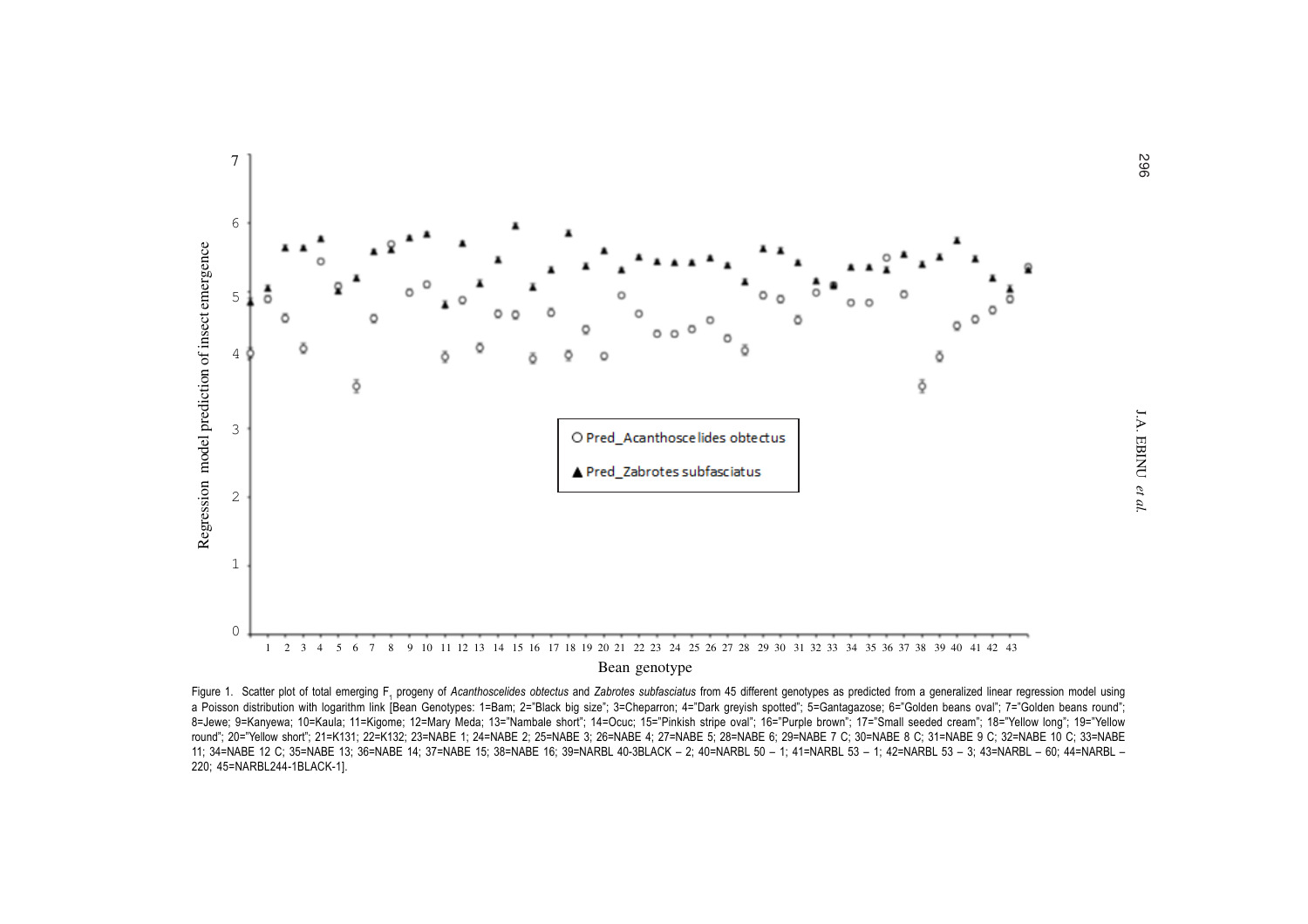|                  | TABLE 5. The susceptibility indices (Mean $\pm$ SEM) and host reaction classes of 45 different common Ugandan bean genotypes       |  |  |  |  |  |  |  |
|------------------|------------------------------------------------------------------------------------------------------------------------------------|--|--|--|--|--|--|--|
|                  | evaluated for resistance after infestation with Acanthoscelides obtectus and Zabrotes subfasciatus (Mean $\pm$ SEM) and incubating |  |  |  |  |  |  |  |
| for d" 100 days* |                                                                                                                                    |  |  |  |  |  |  |  |

| Bean genotype         |                                  | Zabrotes subfasciatus | Acanthoscelides obtectus         |                  |  |
|-----------------------|----------------------------------|-----------------------|----------------------------------|------------------|--|
|                       | Susceptibility index             | Resistance class      | Susceptibility index             | Resistance class |  |
| Kigome                | $13.0 \pm 0.1$                   | HS                    | $12.7 \pm 0.4$                   | HS               |  |
| K131                  | $12.9 \pm 0.5$                   | HS                    | $8.7 \pm 0.8$                    | S                |  |
| NABE 1                | $12.7 \pm 0.7$                   | НS                    | $10.1 \pm 0.5$                   | HS               |  |
| NABE 8C               | $12.7 \pm 0.4$                   | <b>HS</b>             | $10.2 \pm 0.9$                   | <b>HS</b>        |  |
| NABE 9C               | $12.7 \pm 0.6$                   | HS                    | $10.7 \pm 0.5$                   | HS               |  |
| Yellow Round          | $12.7 \pm 0.3$                   | <b>HS</b>             | $9.9 \pm 0.8$                    | S                |  |
| NABE 2                | $12.5 \pm 0.8$                   | HS                    | $9.9 \pm 0.5$                    | $\mathbb S$      |  |
| NABE 3                | $12.5 \pm 0.5$                   | HS                    | $9.4 \pm 0.7$                    | S                |  |
| NABE 4                | $12.4 \pm 0.7$                   | <b>HS</b>             | $10.1 \pm 0.3$                   | <b>HS</b>        |  |
| NABE 5                | $12.4 \pm 0.2$                   | <b>HS</b>             | $10.9 \pm 0.3$                   | <b>HS</b>        |  |
| Kaula                 | $12.2 \pm 1.3$                   | <b>HS</b>             | $12.1 \pm 0.4$                   | <b>HS</b>        |  |
| Cheparron             | $12.1 \pm 1.0$                   | <b>HS</b>             | $10.8 \pm 0.8$                   | <b>HS</b>        |  |
| Kanyewa               | $12.1 \pm 1.4$                   | <b>HS</b>             | $14.1 \pm 0.2$                   | <b>HS</b>        |  |
| NABE 10C              | $12.1 \pm 0.6$                   | <b>HS</b>             | $9.3 \pm 0.7$                    | S                |  |
| NABE 13               | $12.1 \pm 1.0$                   | HS                    | $10.9\,\pm\,0.5$                 | HS               |  |
| NABE 6                | $12.0 \pm 1.0$                   | HS                    | $9.6 \pm 0.8$                    | S                |  |
| NARBL 53 - 1          | $12.0 \pm 1.6$                   | <b>HS</b>             | $10.6 \pm 1.5$                   | HS               |  |
| Gantagazose           | $11.9 \pm 1.2$                   | HS                    | $13.3 \pm 1.8$                   | HS               |  |
| NABE 12C              | $11.9 \pm 0.8$                   | HS                    | $7.9 \pm 1.5$                    | S                |  |
| NABE 14               | $11.9 \pm 1.0$                   | <b>HS</b>             | $10.9 \pm 0.8$                   | <b>HS</b>        |  |
| Purple Brown          | $11.9 \pm 1.3$                   | <b>HS</b>             | $10.7 \pm 1.9$                   | S                |  |
| K132                  | $11.8 \pm 0.8$                   | <b>HS</b>             | $11.2 \pm 0.3$                   | <b>HS</b>        |  |
| NABE 7C               | $11.8 \pm 0.6$                   | HS                    | $8.9 \pm 0.9$                    | S                |  |
| NARBL 40-3 (Black 2)  | $11.8 \pm 0.9$                   | <b>HS</b>             | $7.8 \pm 2.3$                    | S                |  |
| NARBL 53 - 3          | $11.6 \pm 1.7$                   | <b>HS</b>             | $10.4 \pm 1.3$                   | HS               |  |
| Nambale Short         | $11.5 \pm 1.2$                   | HS                    | $12.6 \pm 1.0$                   | HS               |  |
| NABE 16               |                                  | HS                    |                                  | <b>HS</b>        |  |
| NABE 11               | $11.4 \pm 0.7$<br>$11.3 \pm 1.0$ | HS                    | $12.0 \pm 0.3$                   | <b>HS</b>        |  |
|                       | $11.2 \pm 0.3$                   | <b>HS</b>             | $11.5 \pm 0.7$                   | HS               |  |
| Jewe                  |                                  | <b>HS</b>             | $10.4 \pm 1.5$<br>$10.5 \pm 1.3$ | <b>HS</b>        |  |
| Dark Greyish Spotted  | $11.0 \pm 1.8$                   | <b>HS</b>             |                                  |                  |  |
| <b>NARBL 50 - 1</b>   | $11.0 \pm 0.8$                   |                       | $8.8 \pm 2.4$                    | S                |  |
| Yellow Short          | $10.7 \pm 0.3$                   | HS                    | $10.3 \pm 1.9$                   | HS               |  |
| NARBL 244 (Black 1)   | $10.6 \pm 1.5$                   | HS<br><b>HS</b>       | $12.3 \pm 1.2$                   | <b>HS</b>        |  |
| Pinkish Stripe Oval   | $10.6 \pm 0.6$                   |                       | $9.2 \pm 3.5$                    | S                |  |
| Yellow Long           | $10.5 \pm 0.8$                   | HS<br><b>HS</b>       | $10.8 \pm 0.9$                   | HS               |  |
| NABE 15               | $10.4 \pm 0.4$                   |                       | $13.1 \pm 0.8$                   | <b>HS</b>        |  |
| Ocuc                  | $10.2 \pm 0.5$                   | HS                    | $10.2 \pm 0.4$                   | HS               |  |
| NARBL 60              | $9.9 \pm 0.3$                    | S                     | $10.2 \pm 1.9$                   | <b>HS</b>        |  |
| Small Seeded Cream    | $9.9 \pm 1.5$                    | S                     | $8.8 \pm 1.9$                    | $\mathbb S$      |  |
| Golden Beans Round    | $9.7 \pm 0.3$                    | S                     | $9.0 \pm 1.2$                    | S                |  |
| Golden Beans Oval     | $9.6 \pm 0.6$                    | S                     | $10.3 \pm 2.7$                   | HS               |  |
| Bam                   | $9.5\,\pm\,0.8$                  | S                     | $7.8 \pm 1.4$                    | S                |  |
| <b>Black Big Size</b> | $9.3 \pm 0.8$                    | S                     | $12.9 \pm 1.1$                   | HS               |  |
| NARBL 220             | $9.2 \pm 1.1$                    | S                     | $10.6 \pm 1.9$                   | HS               |  |
| Mary Meda             | $9.1 \pm 0.4$                    | S                     | $9.7 \pm 1.2$                    | S                |  |
| LSD(0.05)             | 2.0                              |                       | 2.4                              |                  |  |
| F probability         | 0.100                            |                       | 0.027                            |                  |  |

Resistant classes: SI 0.0 – 2.5 = resistant (R); SI 2.6 – 5.0 = moderately resistant (MR); SI 5.1 – 7.5 = moderately susceptible (MS); SI 7.6 – 10.0 = susceptible (S) and SI > 10 = highly susceptible (HS); \*sorted in descending order by susceptibility index of *Z. subfasciatus*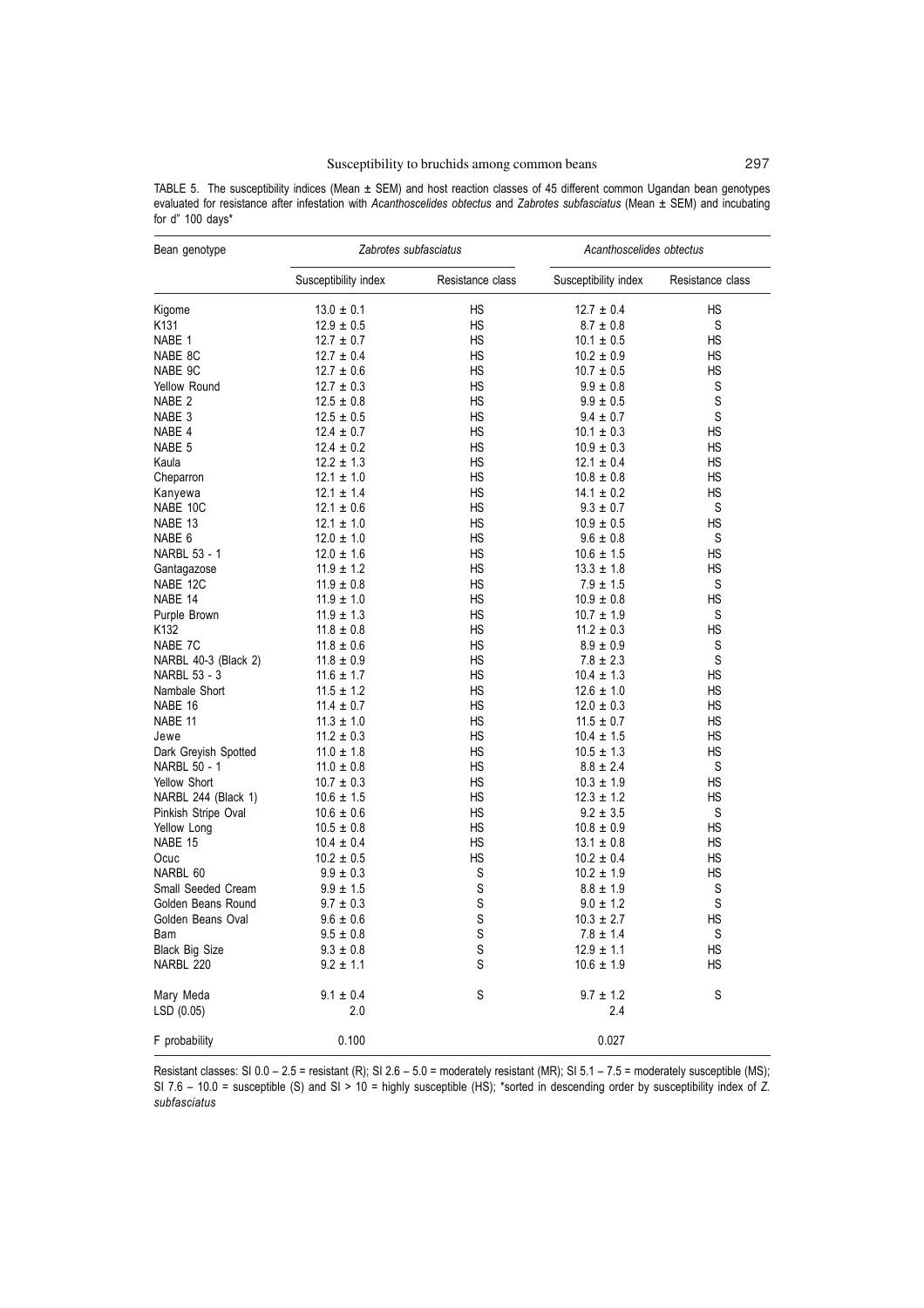# 298 J.A. EBINU *et al.*

TABLE 6. Grain damage of 45 different common Ugandan bean genotypes by *Acanthoscelides obtectus* after incubation for d" 100 days (Mean ± SEM)\*

| Bean genotype         | Seed<br>damage (%) | Severity of seed damage estimated by the proportion (%) | Grain weight<br>loss (%) |                 |                 |                 |
|-----------------------|--------------------|---------------------------------------------------------|--------------------------|-----------------|-----------------|-----------------|
|                       |                    | 1 hole                                                  | $2 - 3$ holes            | $4 - 5$ holes   | > 5 holes       |                 |
| Kanyewa               | $95.3 \pm 4.7$     | $16.2 \pm 8.7$                                          | $24.6 \pm 6.6$           | $26.4 \pm 3.8$  | $32.7 \pm 11.6$ | $27.3 \pm 6.4$  |
| NABE 15               | $90.7 \pm 5.2$     | $20.9 \pm 16.6$                                         | $23.2 \pm 4.3$           | $25.8 \pm 13.1$ | $30.2 \pm 16.7$ | $26.6 \pm 10.4$ |
| Golden Beans Oval     | $79.3 \pm 20.7$    | $36.5 \pm 26.9$                                         | $16.8 \pm 3.2$           | $24.0 \pm 12.2$ | $22.7 \pm 11.6$ | $25.2 \pm 9.4$  |
| NABE 11               | $83.3 \pm 2.4$     | $22.1 \pm 12.7$                                         | $19.4 \pm 4.1$           | $19.3 \pm 3.1$  | $39.1 \pm 19.1$ | $21.2 \pm 11.4$ |
| NABE 6                | $82.7 \pm 1.8$     | $46.4 \pm 10.6$                                         | $26.0 \pm 5.2$           | $13.0 \pm 2.3$  | $14.7 \pm 4.5$  | $20.3 \pm 5.5$  |
| Jewe                  | $83.3 \pm 7.0$     | $61.2 \pm 18.4$                                         | $24.1 \pm 11.0$          | $9.7 \pm 5.6$   | $5.0\pm3.7$     | $19.9 \pm 9.3$  |
| Kigome                | $93.3 \pm 6.7$     | $28.2 \pm 18.1$                                         | $25.8 \pm 3.0$           | $22.5\pm9.8$    | $23.5 \pm 15.5$ | $19.8 \pm 6.1$  |
| Ocuc                  | $86.0 \pm 7.0$     | $64.2 \pm 6.2$                                          | $26.8 \pm 5.8$           | $9.0 \pm 8.0$   | $0.0 \pm 0.0$   | $19.4 \pm 5.7$  |
| Cheparron             | $72.7 \pm 8.7$     | $42.5 \pm 12.2$                                         | $33.7 \pm 8.9$           | $19.0 \pm 7.8$  | $4.7 \pm 3.3$   | $18.5 \pm 2.8$  |
| NARBL 244 (Black 1)   | $90.7 \pm 6.6$     | $31.6 \pm 18.4$                                         | $31.2 \pm 2.8$           | $13.3 \pm 5.6$  | $23.9 \pm 14.3$ | $17.1 \pm 6.4$  |
| Gantagazose           | $90.0 \pm 6.4$     | $24.5 \pm 4.7$                                          | $35.7 \pm 14.1$          | $14.9 \pm 1.6$  | $24.9 \pm 17.5$ | $16.9 \pm 9.5$  |
| NABE 3                | $71.3 \pm 15.7$    | $52.0 \pm 12.3$                                         | $16.9 \pm 8.9$           | $20.7 \pm 4.6$  | $10.4 \pm 5.2$  | $16.6 \pm 5.3$  |
| NABE 2                | $90.7 \pm 4.8$     | $47.1 \pm 20.8$                                         | $27.9 \pm 7.1$           | $19.4 \pm 11.5$ | $5.6 \pm 2.3$   | $14.9 \pm 2.3$  |
| NABE 14               | $87.3 \pm 7.0$     | $27.0 \pm 13.7$                                         | $29.7 \pm 14.1$          | $17.3 \pm 6.6$  | $26.0 \pm 21.0$ | $13.5 \pm 6.1$  |
| Bam                   | $72.0 \pm 12.7$    | $65.2 \pm 11.6$                                         | $25.5 \pm 7.8$           | $8.0 \pm 4.0$   | $1.4 \pm 1.4$   | $12.9 \pm 5.7$  |
| NARBL 53 - 3          | $78.7 \pm 12.7$    | $50.9 \pm 18.6$                                         | $35.1 \pm 12.0$          | $6.0 \pm 3.1$   | $8.0 \pm 4.2$   | $12.7 \pm 1.4$  |
| Purple Brown          | $69.3 \pm 19.2$    | $56.7 \pm 18.1$                                         | $20.5 \pm 4.8$           | $9.2 \pm 4.6$   | $13.7 \pm 10.9$ | $12.5 \pm 4.8$  |
| NABE 13               | $90.0 \pm 5.8$     | $26.2 \pm 5.1$                                          | $33.7 \pm 9.6$           | $17.3 \pm 1.8$  | $22.9 \pm 4.2$  | $12.0 \pm 1.5$  |
| NABE 1                | $87.3 \pm 2.4$     | $45.6 \pm 18.2$                                         | $25.8 \pm 2.6$           | $16.2 \pm 12.8$ | $12.4 \pm 5.6$  | $11.3 \pm 3.7$  |
| Nambale short         | $82.7 \pm 11.9$    | $47.0 \pm 15.5$                                         | $18.6 \pm 9.1$           | $13.9 \pm 5.6$  | $20.5 \pm 6.8$  | $10.9 \pm 1.6$  |
| <b>Black Big Size</b> | $83.3 \pm 9.8$     | $47.7 \pm 13.3$                                         | $23.2 \pm 4.5$           | $18.2 \pm 11.2$ | $11.0 \pm 6.9$  | $10.6 \pm 3.8$  |
| Kaula                 | $84.0 \pm 8.0$     | $35.8 \pm 8.4$                                          | $30.4 \pm 4.7$           | $22.8 \pm 7.5$  | $11.0 \pm 4.2$  | $10.5 \pm 2.0$  |
| NARBL 220             | $66.7 \pm 17.6$    | $48.1 \pm 21.3$                                         | $27.9 \pm 4.5$           | $12.7 \pm 12.7$ | $11.3 \pm 11.3$ | $10.2 \pm 5.9$  |
| NABE 12C              | $78.7 \pm 0.7$     | $38.4 \pm 18.0$                                         | $30.5 \pm 2.7$           | $14.4 \pm 6.1$  | $16.7 \pm 13.1$ | $9.9 \pm 8.1$   |
| Yellow Long           | $63.3 \pm 7.7$     | $45.7 \pm 15.5$                                         | $30.0 \pm 2.7$           | $13.1 \pm 6.7$  | $11.2 \pm 7.3$  | $9.5 \pm 2.1$   |
| K <sub>131</sub>      | $72.7 \pm 7.3$     | $52.2 \pm 17.3$                                         | $18.3 \pm 9.3$           | $22.2 \pm 9.4$  | $7.3 \pm 4.3$   | $9.4 \pm 5.0$   |
| NARBL 60              | $73.3 \pm 17.6$    | $51.5 \pm 27.0$                                         | $20.3 \pm 7.8$           | $19.8 \pm 16.2$ | $8.3 \pm 6.0$   | $9.4 \pm 5.6$   |
| Yellow Short          | $60.7 \pm 10.4$    | $54.5 \pm 18.5$                                         | $23.9 \pm 7.6$           | $15.9 \pm 10.7$ | $5.7 \pm 5.7$   | $9.4 \pm 6.1$   |
| NABE 10C              | $90.0 \pm 10.0$    | $41.7 \pm 10.4$                                         | $33.6 \pm 6.7$           | $18.1 \pm 7.2$  | $6.6 \pm 4.1$   | $8.9 \pm 1.8$   |
| K132                  | $86.7 \pm 6.7$     | $24.5 \pm 11.6$                                         | $33.3 \pm 9.8$           | $23.3 \pm 8.5$  | $18.8 \pm 3.4$  | $8.6 \pm 5.7$   |
| NABE 8C               | $83.3 \pm 1.8$     | $32.9 \pm 1.4$                                          | $28.5 \pm 6.8$           | $20.8 \pm 1.3$  | $17.9 \pm 6.2$  | $8.1 \pm 2.5$   |
| Pinkish Stripe Oval   | $65.3 \pm 10.7$    | $52.6 \pm 24.9$                                         | $19.3 \pm 9.8$           | $14.9 \pm 8.4$  | $13.2 \pm 8.5$  | $8.0 \pm 4.7$   |
| NABE 7C               | $68.7 \pm 5.9$     | $51.1 \pm 25.6$                                         | $26.1 \pm 13.5$          | $15.0 \pm 8.7$  | $7.8 \pm 7.8$   | $7.7 \pm 7.0$   |
| NABE 5                | $76.0 \pm 6.1$     | $43.0 \pm 6.2$                                          | $34.5 \pm 1.9$           | $17.2 \pm 5.1$  | $5.3 \pm 0.5$   | $7.6 \pm 3.4$   |
| NARBL 50 - 1          | $51.3 \pm 13.5$    | $74.1 \pm 15.2$                                         | $12.2 \pm 6.5$           | $3.7 \pm 3.7$   | $10.1 \pm 5.6$  | $6.7 \pm 3.4$   |
| NARBL 53 - 1          | $66.7 \pm 18.5$    | $51.8 \pm 21.6$                                         | $29.1 \pm 11.9$          | $14.3 \pm 7.3$  | $4.8 \pm 3.9$   | $6.7 \pm 3.3$   |
| Mary Meda             | $60.0 \pm 2.3$     | $62.4 \pm 14.1$                                         | $25.0 \pm 8.0$           | $10.3 \pm 5.2$  | $2.2 \pm 2.2$   | $6.2 \pm 3.1$   |
| NABE 16               | $86.0 \pm 5.0$     | $30.7 \pm 13.2$                                         | $40.0 \pm 5.9$           | $17.4 \pm 7.0$  | $11.9 \pm 5.0$  | $6.2 \pm 3.0$   |
| NABE 9C               | $86.7 \pm 6.7$     | $38.3 \pm 11.2$                                         | $34.0 \pm 6.7$           | $15.5 \pm 1.0$  | $12.2 \pm 7.7$  | $6.0 \pm 3.4$   |
| Yellow Round          | $63.3 \pm 7.7$     | $61.2 \pm 14.2$                                         | $18.8 \pm 5.3$           | $10.7 \pm 4.5$  | $9.3 \pm 5.6$   | $6.0 \pm 1.8$   |
| Small Seeded Cream    | $62.7 \pm 15.3$    | $70.1 \pm 16.4$                                         | $16.2 \pm 8.4$           | $12.0 \pm 6.7$  | $1.7 \pm 1.7$   | $5.8 \pm 2.6$   |
| NABE 4                | $72.7 \pm 8.5$     | $57.0 \pm 2.6$                                          | $33.1 \pm 5.2$           | $7.4 \pm 1.6$   | $2.5 \pm 1.5$   | $3.7 \pm 1.1$   |
| Golden Beans Round    | $57.3 \pm 1.3$     | $78.7 \pm 7.6$                                          | $20.2 \pm 8.7$           | $1.1 \pm 1.1$   | $0.0 \pm 0.0$   | $3.3 \pm 2.3$   |
| Dark Greyish Spotted  | $57.3 \pm 2.9$     | $60.7 \pm 14.2$                                         | $26.0 \pm 9.3$           | $9.9 \pm 8.0$   | $3.4 \pm 1.9$   | $2.4 \pm 1.3$   |
| LSD (0.05)            | 13.8               | 15.2                                                    | 9.6                      | 9.5             | 10.8            | 14.8            |
| F probability         | 0.010              | 0.204                                                   | 0.649                    | 0.775           | 0.012           | 0.007           |

\*sorted in descending order by Grain weight loss (%)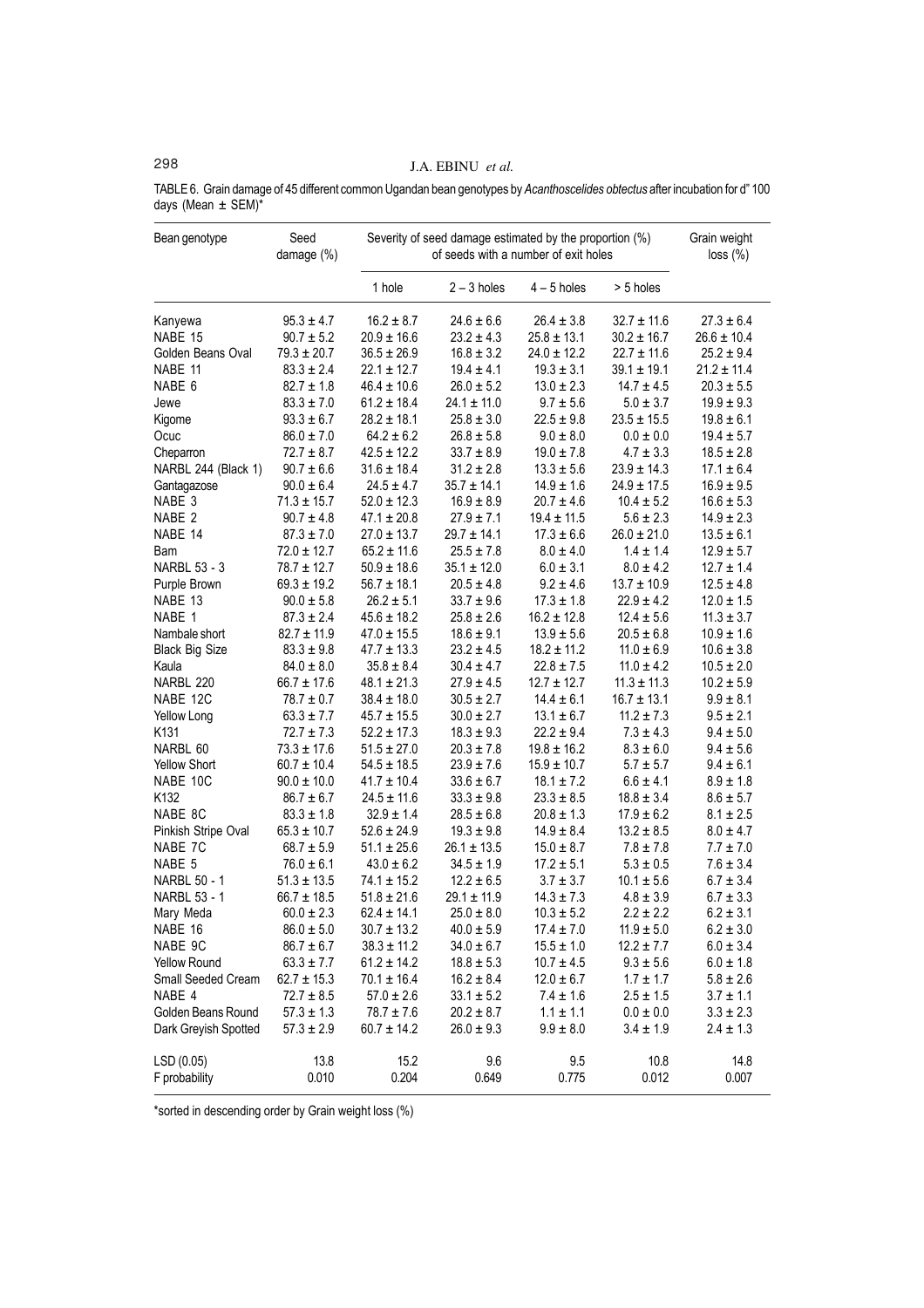| Bean genotype         | Seed<br>damage (%) | Severity of seed damage estimated by the proportion (%) | Grain weight<br>loss (%) |                 |                 |                 |
|-----------------------|--------------------|---------------------------------------------------------|--------------------------|-----------------|-----------------|-----------------|
|                       |                    | 1 hole                                                  | $2 - 3$ holes            | $4 - 5$ holes   | > 5 holes       |                 |
| K <sub>131</sub>      | $98.7 \pm 1.3$     | $0.0 \pm 0.0$                                           | $7.4 \pm 4.1$            | $48.9 \pm 17.7$ | $43.6 \pm 15.0$ | $37.2 \pm 8.7$  |
| <b>Yellow Round</b>   | $99.3 \pm 0.7$     | $4.8 \pm 4.8$                                           | $5.4 \pm 3.6$            | $40.9 \pm 3.1$  | $48.9 \pm 5.2$  | $37.1 \pm 14.9$ |
| Purple Brown          | $100.0 \pm 0.0$    | $0.7 \pm 0.7$                                           | $4.0 \pm 4.0$            | $36.0 \pm 16.0$ | $59.3 \pm 20.7$ | $33.8 \pm 12.2$ |
| NABE <sub>2</sub>     | $90.0 \pm 10.0$    | $13.3 \pm 13.3$                                         | $22.8 \pm 16.0$          | $26.6 \pm 10.8$ | $37.3 \pm 18.7$ | $33.0 \pm 14.5$ |
| NABE 15               | $94.0 \pm 3.1$     | $5.2 \pm 5.2$                                           | $9.5 \pm 4.6$            | $42.9 \pm 6.2$  | $42.4 \pm 9.9$  | $32.9 \pm 6.7$  |
| NABE <sub>3</sub>     | $90.0 \pm 7.2$     | $10.2 \pm 8.2$                                          | $24.0 \pm 12.5$          | $32.3 \pm 14.3$ | $33.5 \pm 29.4$ | $32.1 \pm 9.5$  |
| Jewe                  | $88.0 \pm 6.1$     | $20.5 \pm 11.6$                                         | $23.3 \pm 14.5$          | $22.0 \pm 6.8$  | $34.2 \pm 26.9$ | $29.8 \pm 12.0$ |
| <b>Yellow Short</b>   | $96.0 \pm 4.0$     | $8.8 \pm 2.8$                                           | $45.3 \pm 14.7$          | $29.3 \pm 10.5$ | $16.5 \pm 6.6$  | $29.8 \pm 9.5$  |
| Golden Beans Round    | $88.0 \pm 4.0$     | $11.2 \pm 4.5$                                          | $35.1 \pm 10.4$          | $40.4 \pm 11.3$ | $13.3 \pm 5.0$  | $29.6 \pm 10.1$ |
| Cheparron             | $94.7 \pm 5.3$     | $11.0 \pm 10.0$                                         | $15.8 \pm 9.7$           | $33.9\pm7.6$    | $39.3 \pm 23.1$ | $28.2 \pm 7.7$  |
| Kigome                | $98.0 \pm 2.0$     | $2.8 \pm 1.4$                                           | $15.2 \pm 5.3$           | $37.5 \pm 11.6$ | $44.6 \pm 15.7$ | $28.1 \pm 9.6$  |
| <b>NARBL 53 - 3</b>   | $84.7 \pm 8.7$     | $12.4 \pm 8.5$                                          | $25.6 \pm 11.9$          | $30.1 \pm 7.2$  | $32.0 \pm 14.5$ | $25.8 \pm 12.3$ |
| Golden Beans Oval     | $87.3 \pm 6.6$     | $21.9 \pm 9.0$                                          | $28.6 \pm 10.9$          | $25.0 \pm 7.7$  | $24.5 \pm 14.8$ | $25.1 \pm 3.5$  |
| NABE 5                | $100.0\pm0.0$      | $2.0 \pm 2.0$                                           | $18.0 \pm 13.1$          | $28.0\pm7.6$    | $52.0 \pm 8.1$  | $24.7 \pm 5.9$  |
| NABE 6                | $93.3 \pm 4.8$     | $21.6 \pm 15.8$                                         | $30.9 \pm 15.8$          | $16.0 \pm 4.7$  | $31.5 \pm 25.5$ | $24.1 \pm 11.9$ |
| Kaula                 | $94.7 \pm 5.3$     | $7.4 \pm 4.1$                                           | $7.6 \pm 3.2$            | $51.3 \pm 18.1$ | $33.7 \pm 23.7$ | $23.1 \pm 7.4$  |
| NARBL 53 - 1          | $99.3 \pm 0.7$     | $2.7 \pm 1.3$                                           | $18.8 \pm 8.7$           | $49.8 \pm 9.3$  | $28.8 \pm 17.7$ | $22.3 \pm 13.3$ |
| Kanyewa               | $95.3 \pm 4.7$     | $3.1 \pm 3.1$                                           | $18.1 \pm 13.1$          | $26.2 \pm 7.1$  | $52.7 \pm 20.2$ | $21.9 \pm 14.3$ |
| Ocuc                  | $90.0 \pm 5.0$     | $19.8 \pm 18.7$                                         | $20.6 \pm 5.5$           | $48.1 \pm 17.4$ | $11.4 \pm 5.7$  | $21.9 \pm 7.7$  |
| NABE 8C               | $96.7 \pm 3.3$     | $1.3 \pm 0.7$                                           | $8.2 \pm 1.9$            | $70.5 \pm 3.4$  | $19.9 \pm 4.2$  | $21.4 \pm 9.6$  |
| NARBL <sub>60</sub>   | $75.3 \pm 13.1$    | $45.5 \pm 15.9$                                         | $24.4 \pm 8.8$           | $25.5 \pm 8.2$  | $4.6 \pm 2.3$   | $19.6 \pm 6.7$  |
| Dark Greyish Spotted  | $100.0 \pm 0.0$    | $1.3 \pm 1.3$                                           | $24.7 \pm 19.0$          | $28.7 \pm 18.8$ | $45.3 \pm 27.6$ | $17.9 \pm 12.5$ |
| NARBL 50 - 1          | $95.3 \pm 4.7$     | $4.2 \pm 2.3$                                           | $10.7 \pm 1.7$           | $52.4 \pm 12.2$ | $32.8 \pm 15.6$ | $16.9 \pm 1.0$  |
| NABE 7C               | $82.0 \pm 3.5$     | $22.7 \pm 13.9$                                         | $38.5 \pm 17.3$          | $25.3 \pm 4.3$  | $13.5 \pm 4.1$  | $16.8 \pm 3.1$  |
| NABE 14               | $90.0 \pm 5.0$     | $21.2 \pm 15.2$                                         | $39.3 \pm 6.4$           | $24.1 \pm 4.7$  | $15.4 \pm 9.3$  | $15.8 \pm 7.5$  |
| NABE 10C              | $95.3 \pm 4.7$     | $13.7 \pm 11.8$                                         | $23.8 \pm 17.2$          | $53.6 \pm 10.7$ | $8.9\pm6.7$     | $15.1 \pm 8.0$  |
| Nambale short         | $100.0 \pm 0.0$    | $5.3 \pm 3.5$                                           | $20.7 \pm 10.7$          | $24.7 \pm 3.7$  | $49.3 \pm 14.4$ | $14.4 \pm 3.2$  |
| NARBL 40-3 (Black 2)  | $92.0 \pm 4.0$     | $6.1 \pm 3.0$                                           | $23.8 \pm 1.7$           | $50.5 \pm 11.2$ | $19.6 \pm 9.9$  | $14.3 \pm 2.8$  |
| Bam                   | $93.3 \pm 6.7$     | $20.2 \pm 6.2$                                          | $36.3 \pm 4.1$           | $37.8 \pm 7.3$  | $5.7 \pm 1.2$   | $14.0 \pm 7.6$  |
| Gantagazose           | $100.0 \pm 0.0$    | $0.0 \pm 0.0$                                           | $15.3\pm7.0$             | $56.0 \pm 14.1$ | $28.7 \pm 15.8$ | $13.4 \pm 3.1$  |
| Pinkish Stripe Oval   | $98.0 \pm 2.0$     | $8.9 \pm 3.5$                                           | $19.4 \pm 8.6$           | $56.9 \pm 7.1$  | $14.8 \pm 3.4$  | $13.3 \pm 5.8$  |
| NABE 16               | $90.0 \pm 5.3$     | $23.1 \pm 14.1$                                         | $25.3 \pm 13.6$          | $19.3 \pm 7.3$  | $32.3 \pm 21.1$ | $13.1 \pm 7.3$  |
| NABE 4                | $92.7 \pm 7.3$     | $7.7 \pm 7.7$                                           | $25.3 \pm 15.2$          | $33.0 \pm 5.0$  | $34.0 \pm 17.8$ | $12.4 \pm 6.2$  |
| NABE 9C               | $100.0\pm0.0$      | $3.3 \pm 1.8$                                           | $21.3 \pm 15.4$          | $32.7 \pm 20.1$ | $42.7 \pm 23.7$ | $11.9 \pm 7.3$  |
| Small Seeded Cream    | $86.0 \pm 0.0$     | $31.0 \pm 12.1$                                         | $41.1 \pm 13.5$          | $8.5 \pm 3.4$   | $19.4 \pm 19.4$ | $11.7 \pm 4.7$  |
| Mary Meda             | $85.3 \pm 5.8$     | $26.7 \pm 11.9$                                         | $45.3 \pm 14.2$          | $25.2 \pm 15.8$ | $2.8 \pm 2.8$   | $11.1 \pm 4.9$  |
| K <sub>132</sub>      | $86.7 \pm 6.8$     | $13.3 \pm 6.8$                                          | $39.4 \pm 15.7$          | $21.6 \pm 4.4$  | $25.7 \pm 18.2$ | $11.0 \pm 8.9$  |
| NABE <sub>1</sub>     | $91.3 \pm 4.4$     | $7.6 \pm 4.0$                                           | $36.9 \pm 12.6$          | $32.6 \pm 18.5$ | $22.8 \pm 10.8$ | $11.0 \pm 1.7$  |
| Yellow Long           | $96.7 \pm 3.3$     | $13.2 \pm 11.2$                                         | $29.9 \pm 4.1$           | $30.3 \pm 10.8$ | $26.7 \pm 5.7$  | $11.0 \pm 3.2$  |
| NARBL 244 (Black 1)   | $89.3 \pm 7.1$     | $19.5 \pm 10.7$                                         | $39.6 \pm 19.9$          | $26.8 \pm 20.7$ | $14.1 \pm 8.0$  | $9.6 \pm 7.5$   |
| NABE <sub>13</sub>    | $94.0 \pm 6.0$     | $15.2 \pm 9.2$                                          | $33.1 \pm 15.6$          | $20.4 \pm 1.6$  | $31.3 \pm 22.9$ | $9.2\pm6.8$     |
| NARBL <sub>220</sub>  | $90.7 \pm 1.8$     | $17.1 \pm 10.1$                                         | $37.6 \pm 18.3$          | $28.6 \pm 20.7$ | $16.7 \pm 8.4$  | $6.8 \pm 3.1$   |
| NABE 12C              | $90.7 \pm 4.8$     | $9.2 \pm 5.3$                                           | $46.1 \pm 12.1$          | $27.7 \pm 9.1$  | $16.9 \pm 8.0$  | $6.1 \pm 2.6$   |
| <b>Black Big Size</b> | $97.3 \pm 2.7$     | $12.8 \pm 9.1$                                          | $39.6 \pm 10.7$          | $36.1 \pm 13.6$ | $11.5 \pm 3.6$  | $5.8 \pm 2.2$   |
| NABE <sub>11</sub>    | $90.0 \pm 5.0$     | $27.6 \pm 17.5$                                         | $30.0 \pm 14.5$          | $36.0 \pm 20.4$ | $6.4 \pm 5.4$   | $4.4 \pm 2.1$   |
|                       |                    |                                                         |                          |                 |                 |                 |
| LSD (0.05)            | 7.1                | 10.4                                                    | 14.9                     | 16.5            | 21.7            | 23.2            |

F probability 0.027 0.045 0.113 0.012 0.210 0.006

TABLE 7. Grain damage of 45 different common Ugandan bean genotypes by *Zabrotes subfasciatus* after incubation for d" 100 days (Mean ± SEM)

\*sorted in descending order by Grain weight loss (%)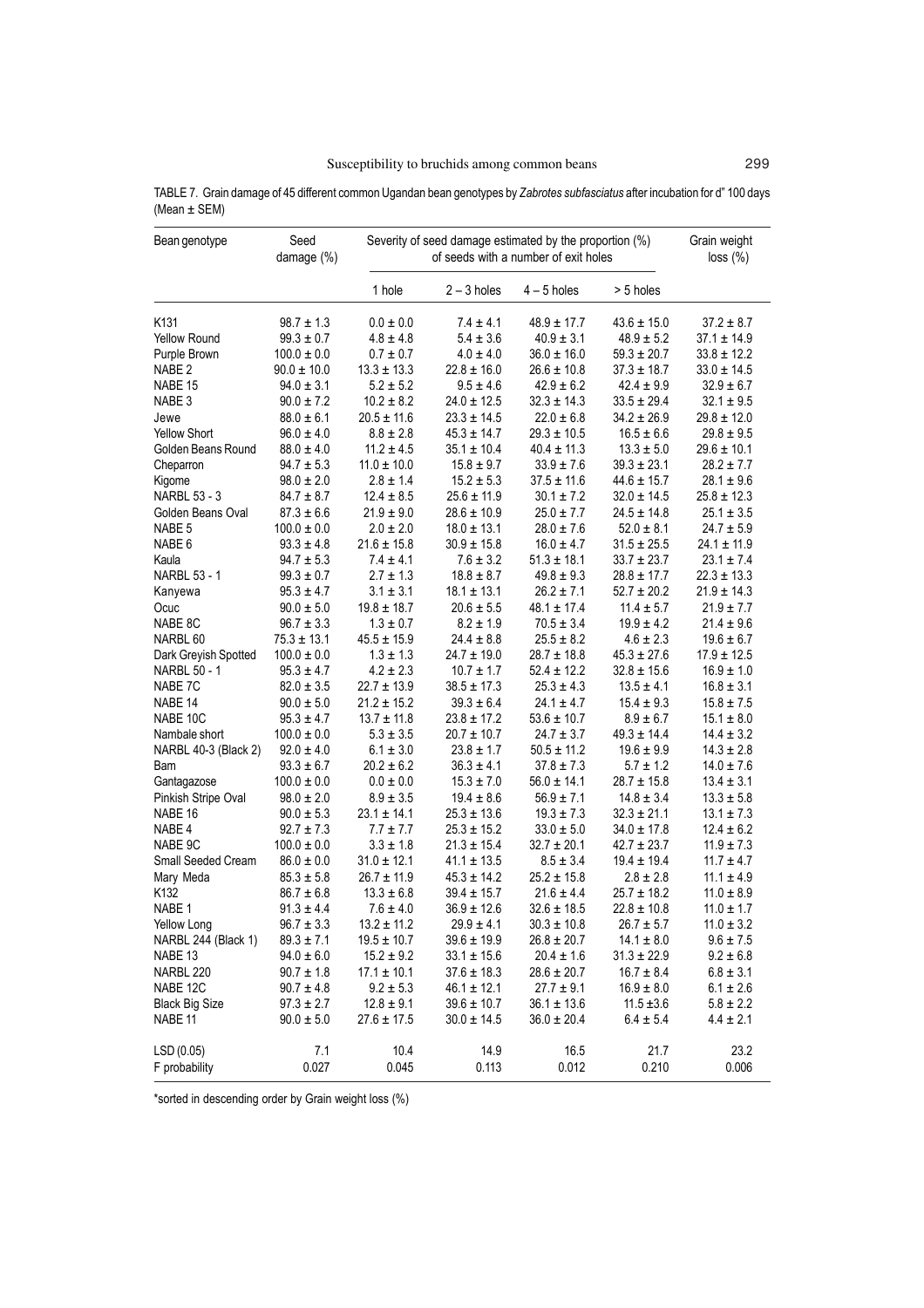

Figure 2. Effect of *Acanthoscelides obtectus* damage on seed germination of three bean varieties differing in seed size: NABE 5 (small), NABE 6 (medium) and NABE 11 (large).

## **DISCUSSION**

The data presented clearly shows that all the 45 dry bean genotypes evaluated supported reproduction, growth and development of *A. obtectus* and *Z. subfasciatus* (Tables 3 and 4)*,* thus providing evidence of susceptibility of all materials to the two-bruchid species. This indicates that the discovery of bruchid resistance in Mexico has not yet been tapped into Uganda's common bean germplasm. However, the genotypes were more susceptible to *Z. subfasciatus* than *A. obtectus,* and supported higher reproduction of *Z. subfasciatus* than *A. obtectus*. The warm temperatures in the laboratory in which the study was conducted (mean daily maximum temperature  $27^{\circ}$ C and mean daily minmum temperature  $17^{\circ}$  C) may have favoured *Z. subfasciatus,* which prefers low altitude warmer areas (Schoonhoven and Cardona, 1986; Cardona, 1989; Cardona and Karel, 1990). On the other hand, the higher rate of multiplication of *Z. subfasciatus* than *A. obtectus* may be explained by the differences in preferential mode of bruchid species infestation, and egg oviposition. *Zabrotes subfasciatus*

infestation and damage only occurs in the storage, starting from pre-existing insect populations and gluing eggs to the seed (Cardona *et al*., 1989; 1990; Cardona and Kornegay, 1999). This gives it a better adaptation to storage conditions than *A. obtectus,* whose infestation may begin from the standing crop in the field, by females ovipositing eggs on growing pods; while in storage *A. obtectus* scatters eggs among seeds (Shade *et al*., 1987; Acosta *et al*., 1992). Similarly, *Z. subfasciatus* progeny generally took longer (34-44 days) to emerge and develop than *A. obtectus* (27-37 days).

The average developmental period (Tables 3 and 4) was similar to that reported by Dendy and Credland (1991) and Parsons and Credland (2003), but the wide range of development times for both bruchid species would indicate differences in geographically distinct bruchid populations used in the evaluation. This, moreover, highlights that caution should be taken to compare pest status of these two species under the same physical conditions (Credland, 1994), and in making predictions about the responses of the different populations to new bean cultivars for agricultural use. This is so because each species (and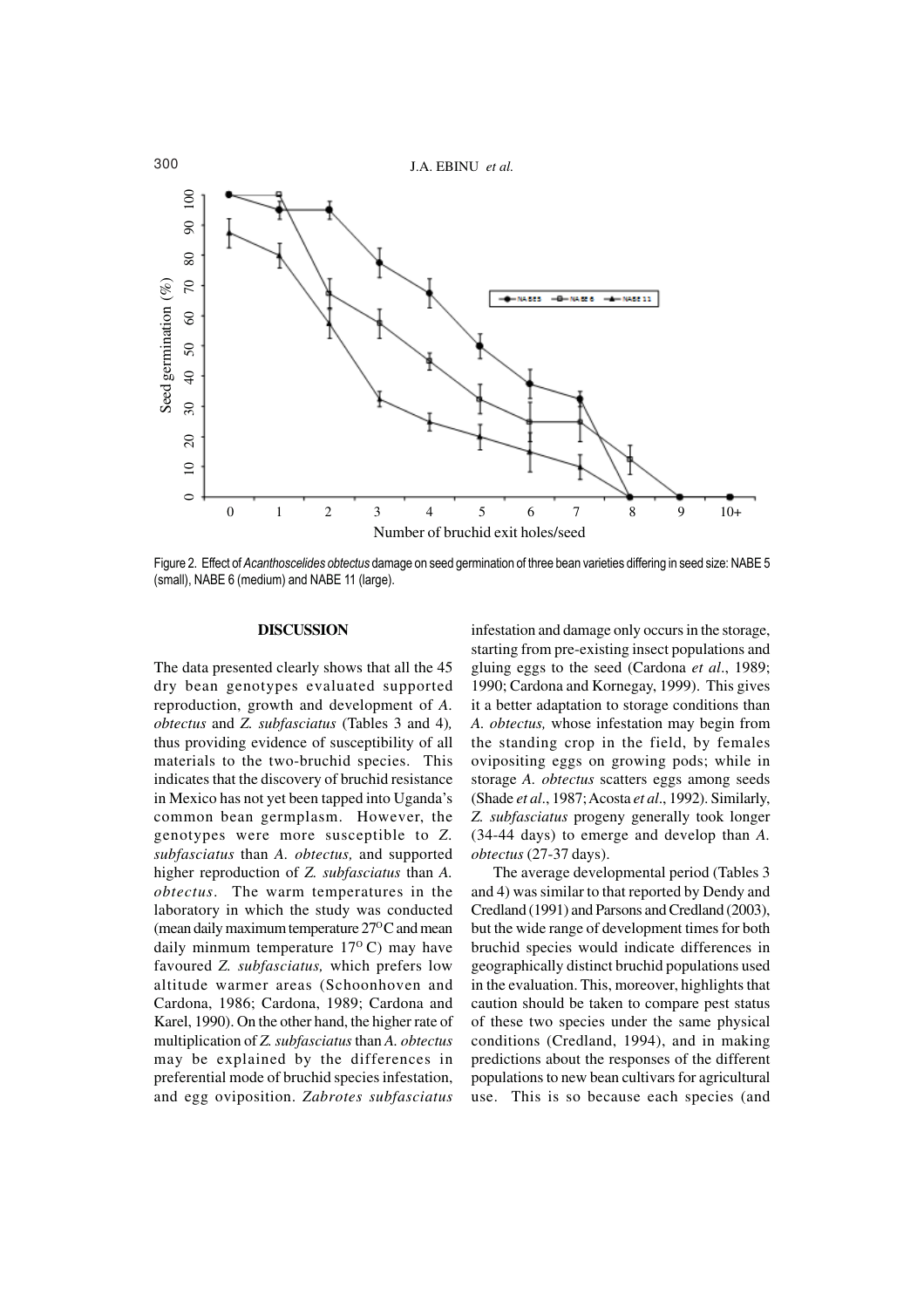biotype) may differ in its ability to infest or attack the same variety under different environmental conditions (Singh and Schwartz, 2011).

Resistance to bruchids in the range of dry bean market class varieties, breeding lines and landraces in Uganda evaluated in this study is inadequate, and limits direct exploitation of this germplasm. This further highlights the limited success of breeding to transfer bruchid resistance to wider germplasms, despite the discovery of resistance in non cultivated bean accessions three decades ago (Schoonhoven *et al*., 1983) and the rarity of natural occurrence of resistance to most of the storage insect pests in cultivated species, and instead suggests continued screening of very large numbers of drybean landraces and/or wild races.

Grain weight loss observed in the current study (Tables 6 and 7) is within range of losses due to bruchids reported in Africa (Karel and Autrique, 1989), and confirms that *Z. subfasciatus* and *A. obtectus* cause large losses in stored beans directly through their consumption of the seed. Additional loss due to bruchid damage is experienced through reduction in seed germination when damaged bean seeds are planted and either rot before germination or germinate into abnormal seedlings. Bruchid effect on bean seed germination is possibly due to damage to the embryo (Baier and Webster, 1992) or loss of food reserves a result of bruchid consumption of cotyledons (Mariga *et al*., 1993).

Although a farmer may plant small-seeded bean varieties with 1 - 2 bruchid emergence holes and experience minimal reduction in germination (Fig. 2), there is a significant reduction in germination of large seeded varieties even with 1 - 2 bruchid emergence holes. However, any bean seed with more than 3 emergence holes is probably not worth planting out or should be planted at a higher seeding rate with the expectation of lower emergence.

## **CONCLUSION**

Evidently, *Z. subfasciatus* and *A. obtectus* are responsible for large post-harvest losses to beans directly through their consumption of the seed and, indirectly through the qualitative deterioration of the beans (and subsequently market value) or the reduced seed viability. Their infestation therefore is a menace to utilisation, storage and sustainability of production of the beans. With the inadequacy of resistance within the existing germplasm in Uganda, and the inherent restrictions to the use of pesticides, alternative integrated pest management options for bruchid control should urgently be sought.

## **ACKNOWLEDGEMENT**

The Beans Programme of National Crops Resources Research Institute (NaCRRI) and the Postharvest Programme of the National Agricultural Research Laboratories Research Institute (NARLI) of the National Agricultural Research Organization (NARO), Uganda, are acknowledged for providing the bean genotypes and laboratory space for conducting the study. Dr. Thomas Odong of School of Agricultural Sciences Makerere University provided guidance with statistical analysis.

## **REFERENCES**

- Acosta, J., Rosales, R. and Garza, R. 1992. Resistance to the pod weevil in *wild Phaseolus vulgaris*. *Annual Report of the Bean Improvement Cooperative* 35:103 - 104.
- Agona, J.A. and Nahdy, S. M. 1998. Effect of solar drying period of beans on the viability, cooking time and injuriness of *Acanthoscelides obtectus* (Say). *African Crop Science Journal* 6:417 - 421.
- Allen, D. J., Ampofo, J. K. O. and Wortrmann, C. S. 1996. Storage pests: Bruchids. In: *Pests, Diseases, and Nutritional disorders of the Common bean in Africa: A field Guide*. International Centre for Tropical Agriculture, Cali-Colombia. CIAT Publication Series No. 260. 132p.
- Baier, A. H. and B. D. Webster. 1992. Control of *Acanthoscelides obtectus* Say (Coleoptera: Bruchidae) in *Phaseolus vulgaris* L. Seed stored on small farms - II. Germination and cooking time. *Journal of Stored Products Research* 28(4): 295-299.
- Cardona, C. 1989. Insects and other invertebrate pests in Latin America and their control. In: Schwartz, H. F. and Pastor-Corrales, M.A.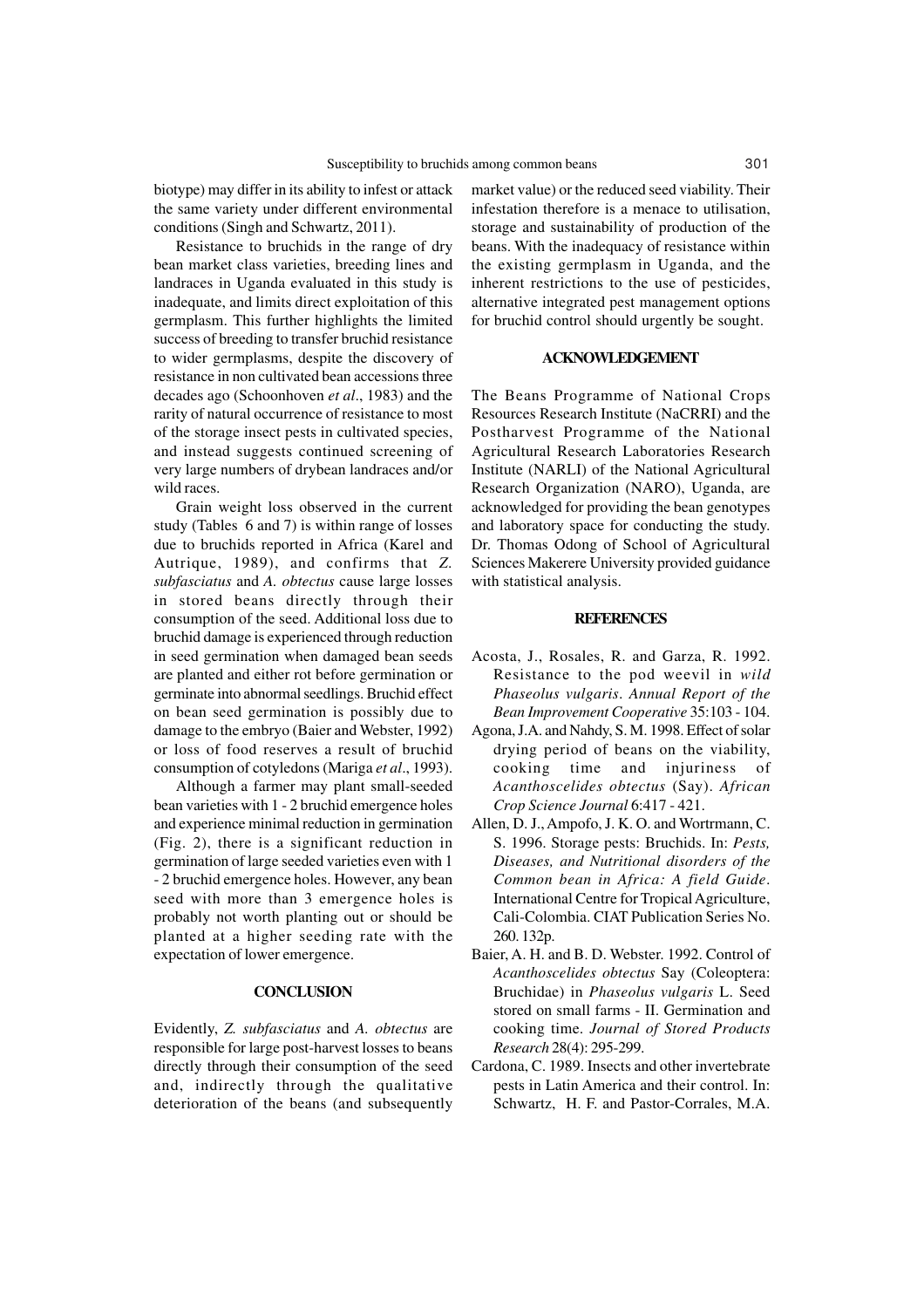(Eds.). *Bean production problems in the tropics*. 2nd Edition. Centro Internacional de Agricultura Tropical (CIAT), Cali, Colombia. pp. 505-571.

- Cardona, C. and Karel, A.K. 1990. Key insects and other invertebrate pests of beans. In: Singh, S.R. (Ed.). *Insect pests of tropical food legumes*. John Wiley and Sons. Chichester. pp. 157 - 191.
- Cardona, C. and Kornegay, J. 1999. Bean germplasm resources for insect resistance. In Clement, S. L. and Quisenberry, S. S. (Eds.). *Global plant genetic resources for insect resistance*. CRC Press, Boca Raton, FL. pp. 85- 99.
- Cardona, C., Kornegay, J., Posso, C. E., Morales, F. and Ramírez, H. 1990. Comparative value of four arcelin variants in the development of dry bean lines resistant to the Mexican bean weevil. *Entomologia Experimentalis et Applicata* 56: 197-206.
- Cardona, C., Dick, K., Posso, C.E., Ampofo, K. and Nadhy, S.M. 1992. Resistance of a common bean (*Phaseolus vulgaris* L.) cultivar to post harvest infestation by Zabrotes subfasciatus (Boheman) (Coleoptera: Bruchidae). II. Storage tests. *Tropical Pest Management* 38: 173- 175.
- Cardona, C., Posso, C. E., Kornegay, J. L., Valor, J. and Serrano, M. 1989. Antibiosis effects of wild dry bean accession on the Mexican bean weevil and the bean weevil (Coleoptera: Bruchidae). *Journal of Economic Entomology* 82: 310 - 315.
- Credland, P.F. 1994. Bioassays with bruchid beetles: Problems and (some) solutions. In: Highley, E. , Wright, E.J., Banks, H.J., Champ, B.R. (Eds.). *Stored Product Protection*, Proceedings of the 6th International Working Conference on Stored-Product Protection, Canberra, Australia, 17 - 23 April 1994. CAB International, Wallingford, United Kingdom. pp. 516 - 509.
- Dendy, J. and Credland, P. F. 1991. Development, fecundity and egg dispersion of *Zabrotes subfasciatus*. *Entomologia Experimentalis et Applicata* 59: 9 - 17.
- Derera, J., Pixley, K.V. and Giga, D.P. 2010. Appraisal of protocol for the rapid screening

of maize genotypes for maize weevil resistance. *African Entomology* 18(1):8-16.

- Dobie, P. 1974. The Laboratory assessment of the inherent susceptibility of maize varieties to post harvest infestation by *Sitophilus zeamais* Motsch. (Coleoptera: Curculionidae). *Journal of Stored Product Research* 10: 183 - 197
- Giga, D. P., Ampofo, J. K. O., Nahdy M. S., Negasi, F., Nah'Imana, F. and Nchimbi, S. 1992. "Onfarm storage losses due to bean bruchids and farmers' control strategies". A report on a Travelling Workshop 1992. *CIAT Occassional Publication* Series No.8.
- Giga, D., Nchimbi, S. and Slumpa, S. 1990. Bruchid Research in Southern Africa. In: Smithson, J.B. (Ed.), Progress in Improvement of Common Beans in Eastern and Southern Africa. Proceedings of the Nineth SUA/CRSP and SADC/CIAT Bean Research Workshop, Morogoro, Tanzania. pp. 228–236.
- IPGRI. 2001. Descriptors for Phaseolus vulgaris.International Plant Genetic Resources Institute, Rome, Italy. 1 pp. vi + 45 pp. ISBN 92- 9043-468-6.
- Karel, A.K. and Autrique, A. 1989. Insects and other pests in Africa. pp. 455-504. In: Schwartz, H.F. and Pastor Corrales, M.A. (Eds.), Bean production problems in the tropics. 2nd Ed. CIAT, Cali, Colombia.
- Lawes Agricultural Trust. 2010. GenStat 13th edition release 13.1. GenStat Procedure Library Release, Lawes Agricultural Trust UK.
- Mariga, I.K., Dube, R. and Munetsi, M. 1993. Effect of bruchid damage on the germination of grain legume. *East African Journal of Agriculture and Forestry* 58(3 - 4): 105-110
- Miklas, P. N., Kelly, J.D., Beebe, S. E. and Blair, M.W. 2006. Common bean breeding for resistance against biotic and abiotic stresses: From classical to MAS breeding. *Euphytica* 147: 105-131.
- Misangu, R.N., Nchimbi-Msolla, S. and Reuben, S.O.W.M. 2001. Resistance of arcelin incorporated bean (*Phaseolus vulgaris* L.) hybrids and their parental cultivars against the bean bruchid *Zabrotes subfasciatus* (Boh). *Tanzania Journal of Agricultural Science* 4: 23-28